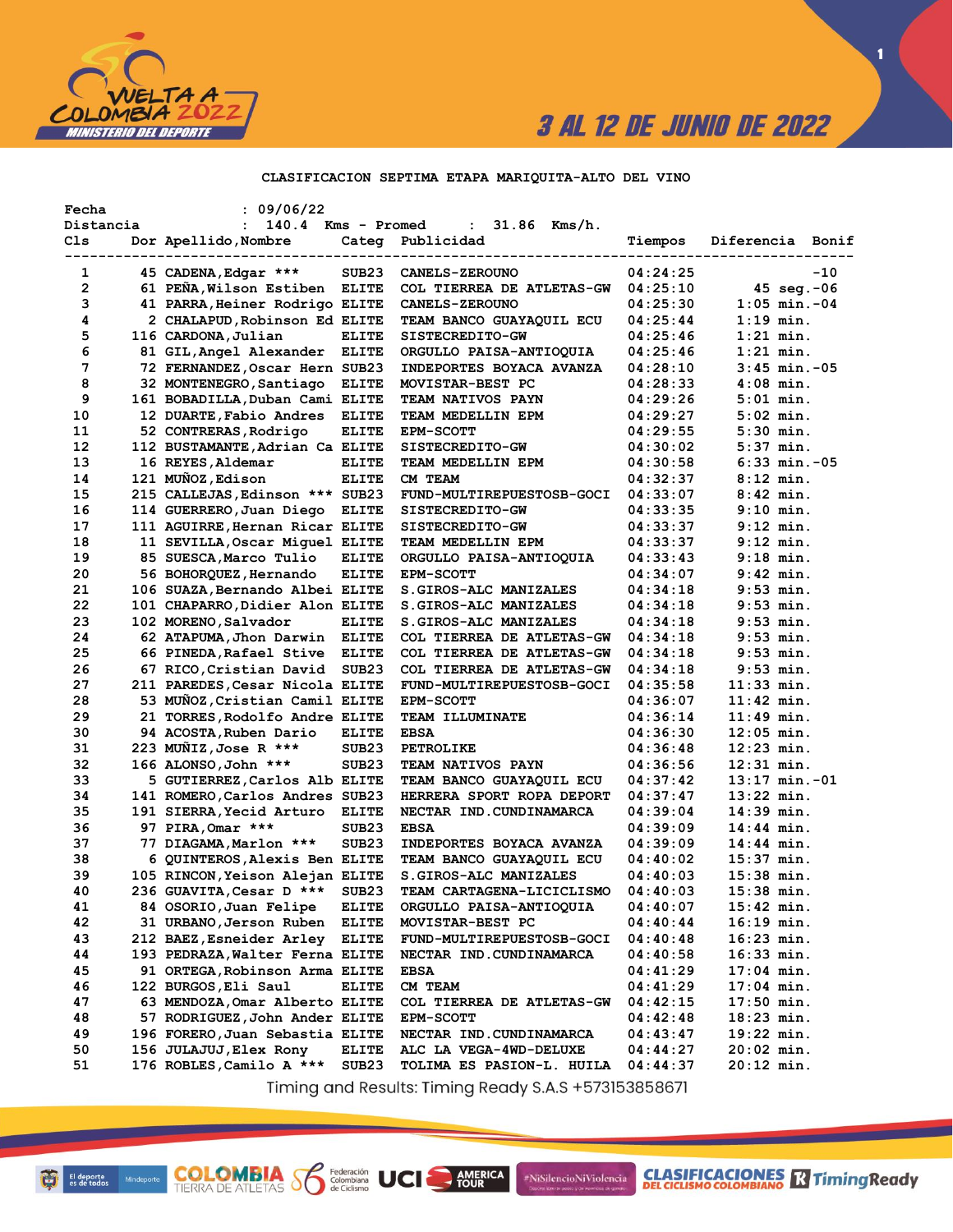

**2**

## **CLASIFICACION SEPTIMA ETAPA MARIQUITA-ALTO DEL VINO**

| Fecha     | : 09/06/22                      |                   |                            |          |                    |
|-----------|---------------------------------|-------------------|----------------------------|----------|--------------------|
| Distancia | $: 140.4$ Kms - Promed          |                   | $: 31.86$ Kms/h.           |          |                    |
| Cls       | Dor Apellido, Nombre            |                   | Categ Publicidad           | Tiempos  | Diferencia Bonif   |
|           |                                 |                   |                            |          | ---------------    |
| 52        | 17 JAMAICA, Javier Ernes ELITE  |                   | TEAM MEDELLIN EPM          | 04:44:54 | $20:29$ min.       |
| 53        | 15 SANCHEZ, Brayan Stive ELITE  |                   | TEAM MEDELLIN EPM          | 04:44:54 | $20:29$ min.-01    |
| 54        | 44 CORTE, Eduardo               | <b>ELITE</b>      | <b>CANELS-ZEROUNO</b>      | 04:45:05 | $20:40$ min.       |
| 55        | 222 GRANADOS, David S *** SUB23 |                   | <b>PETROLIKE</b>           | 04:46:52 | $22:27$ min.       |
| 56        | 104 MARTINEZ, Luis Miquel ELITE |                   | S.GIROS-ALC MANIZALES      | 04:46:52 | $22:27$ min.       |
| 57        | 192 GARZON, Marlon David ELITE  |                   | NECTAR IND. CUNDINAMARCA   | 04:46:52 | $22:27$ min.       |
| 58        | 14 OYOLA, Robigzon Leand ELITE  |                   | TEAM MEDELLIN EPM          | 04:46:52 | $22:27$ min.       |
| 59        | 115 MARTINEZ, Juan Esteba ELITE |                   | SISTECREDITO-GW            | 04:46:52 | $22:27$ min.       |
| 60        | 231 RAMIREZ, Santiago           | <b>ELITE</b>      | TEAM CARTAGENA-LICICLISMO  | 04:46:52 | $22:27$ min.       |
| 61        | 214 PEREZ,Wilmar Jahir          | <b>ELITE</b>      | FUND-MULTIREPUESTOSB-GOCI  | 04:46:52 | $22:27$ min.       |
| 62        | 95 EUGENIO, Yonathan Mig ELITE  |                   | <b>EBSA</b>                | 04:46:52 | $22:27$ min.       |
| 63        | 152 LOPEZ, Luis                 | <b>ELITE</b>      | ALC LA VEGA-4WD-DELUXE     | 04:46:52 | $22:27$ min.       |
| 64        | 173 QUETAMA, Yeison Ubarl ELITE |                   | TOLIMA ES PASION-L. HUILA  | 04:46:59 | $22:34$ min.       |
| 65        | 206 MACA, Leison Damian         | <b>ELITE</b>      | FUERZAS ARMADAS COLOMBIA   | 04:46:59 | $22:34$ min.       |
| 66        | 225 CANO, Diego Fernando ELITE  |                   | <b>PETROLIKE</b>           | 04:51:20 | $26:55$ min.       |
| 67        | 33 PANTOJA, Cesar ***           | SUB <sub>23</sub> | MOVISTAR-BEST PC           | 04:51:20 | $26:55$ min.       |
| 68        | 1 HERNANDEZ, Jose Tito ELITE    |                   | TEAM BANCO GUAYAQUIL ECU   | 04:51:20 | $26:55$ min.       |
| 69        | 92 CHAPARRO, Yeison Andr ELITE  |                   | <b>EBSA</b>                | 04:51:20 | $26:55$ min.       |
| 70        | 51 SUAREZ, Juan Pablo           | <b>ELITE</b>      | <b>EPM-SCOTT</b>           | 04:51:20 | $26:55$ min.       |
| 71        | 73 URIAN, Jose M ***            | SUB <sub>23</sub> | INDEPORTES BOYACA AVANZA   | 04:51:20 | $26:55$ min.       |
| 72        | 103 TABARES, Jordan Felip ELITE |                   | S. GIROS-ALC MANIZALES     | 04:51:20 | $26:55$ min.       |
| 73        | 96 PARRA,Carlos Andres          | <b>ELITE</b>      | <b>EBSA</b>                | 04:51:20 | $26:55$ min.       |
| 74        | 113 GOMEZ, David Santiago ELITE |                   | SISTECREDITO-GW            | 04:51:20 | $26:55$ min.       |
| 75        | 132 VARGAS, Jhon Jairo          | <b>ELITE</b>      | CONSTRU ZEA-EL FARO ELECT  | 04:51:20 | $26:55$ min.       |
| 76        | 4 HUERA, Richard Roland ELITE   |                   | TEAM BANCO GUAYAQUIL ECU   | 04:53:18 | $28:53$ min.       |
| 77        | 183 CASTILLO, Jhon ***          | SUB <sub>23</sub> | AMPRO-CERVEZAANDINA        | 04:54:45 | $30:20$ min.       |
| 78        | 55 CHAVES, German Enriqu ELITE  |                   | <b>EPM-SCOTT</b>           | 04:54:45 | $30:20$ min.       |
| 79        | 145 VALBUENA, Mario ***         | SUB <sub>23</sub> | HERRERA SPORT ROPA DEPORT  | 05:01:03 | $36:38$ min.       |
| 80        | 213 DIAZ, Manuel Ignacio ELITE  |                   | FUND-MULTIREPUESTOSB-GOCI  | 05:01:03 | 36:38 min.         |
| 81        | 142 MALDONADO, Jonnathan        | SUB <sub>23</sub> | HERRERA SPORT ROPA DEPORT  | 05:01:03 | 36:38 min.         |
| 82        | 154 CANASTUJ, Jose David        | <b>ELITE</b>      | ALC LA VEGA-4WD-DELUXE     | 05:01:03 | $36:38$ min.       |
| 83        | 185 GONZALEZ, Jersson *** SUB23 |                   | <b>AMPRO-CERVEZAANDINA</b> | 05:01:03 | $36:38$ min.       |
| 84        | 74 PATIÑO, Edwin Alejand SUB23  |                   | INDEPORTES BOYACA AVANZA   | 05:01:03 | $36:38$ min.       |
| 85        | 195 HERNANDEZ, Rafael           | <b>ELITE</b>      | NECTAR IND.CUNDINAMARCA    | 05:01:03 | $36:38$ min.       |
| 86        | 54 OCHOA,Diego Antonio ELITE    |                   | <b>EPM-SCOTT</b>           | 05:01:03 | $36:38$ min.       |
| 87        | 221 RUBIANO, Miguel Angel ELITE |                   | <b>PETROLIKE</b>           | 05:01:03 | $36:38$ min.       |
| 88        | 36 CAICEDO, Pablo               | <b>ELITE</b>      | MOVISTAR-BEST PC           | 05:01:03 | $36:38$ min.       |
| 89        | 65 SOTO, Nelson Andres          | <b>ELITE</b>      | COL TIERREA DE ATLETAS-GW  | 05:01:03 | $36:38$ min. $-02$ |
| 90        | 13 OCAMPO, Victor Alejan ELITE  |                   | TEAM MEDELLIN EPM          | 05:01:03 | $36:38$ min.       |
| 91        | 22 SARMIENTO, Johnatan F ELITE  |                   | TEAM ILLUMINATE            | 05:03:32 | $39:07$ min.       |
| 92        | 64 QUIROZ, Oscar Adalber ELITE  |                   | COL TIERREA DE ATLETAS-GW  | 05:04:43 | 40:18 min.         |
| 93        | 23 CASTIBLANCO, Jorge Ca ELITE  |                   | <b>TEAM ILLUMINATE</b>     | 05:04:43 | $40:18$ min.       |
| 94        | 243 HERRERA, Stiven Alexa ELITE |                   | FUNDACION TEAM RECAPI      | 05:05:18 | $40:53$ min.       |
| 95        | 165 SANCHEZ, Yerzon Eduar ELITE |                   | TEAM NATIVOS PAYN          | 05:06:29 | $42:04$ min.       |
| 96        | 3 HARO,Steven Wilson            | <b>ELITE</b>      | TEAM BANCO GUAYAQUIL ECU   | 05:06:58 | $42:33$ min.       |
| 97        | 75 SOSSA, Juan P ***            | SUB <sub>23</sub> | INDEPORTES BOYACA AVANZA   | 05:08:17 | $43:52$ min.       |
| 98        | 216 BLANCO, Lukas ***           | SUB <sub>23</sub> | FUND-MULTIREPUESTOSB-GOCI  | 05:08:33 | $44:08$ min.       |
| 99        | 253 GARCIA, Edgar ***           | SUB <sub>23</sub> | <b>DEPORMUNDO</b>          | 05:08:40 | $44:15$ min.       |
| 100       | 123 ANGARITA, Marvin Orla ELITE |                   | CM TEAM                    | 05:08:51 | $44:26$ min.       |
| 101       | 164 CUESTA, Steven Manuel ELITE |                   | TEAM NATIVOS PAYN          | 05:08:51 | $44:26$ min.       |
| 102       | 135 CIFUENTES, Fabian Sti ELITE |                   | CONSTRU ZEA-EL FARO ELECT  | 05:09:07 | 44:42 min.         |
| 103       | 7 TORO, Alexander               | <b>ELITE</b>      | TEAM BANCO GUAYAQUIL ECU   | 05:11:56 | 47:31 min.         |
|           |                                 |                   |                            |          |                    |

Timing and Results: Timing Ready S.A.S +573153858671

AMERICA

#NiSilencioNiViolencia

**COLOMBIA S6** 

Federación<br>Colombiana<br>de Ciclismo

UCI

**CLASIFICACIONES** TimingReady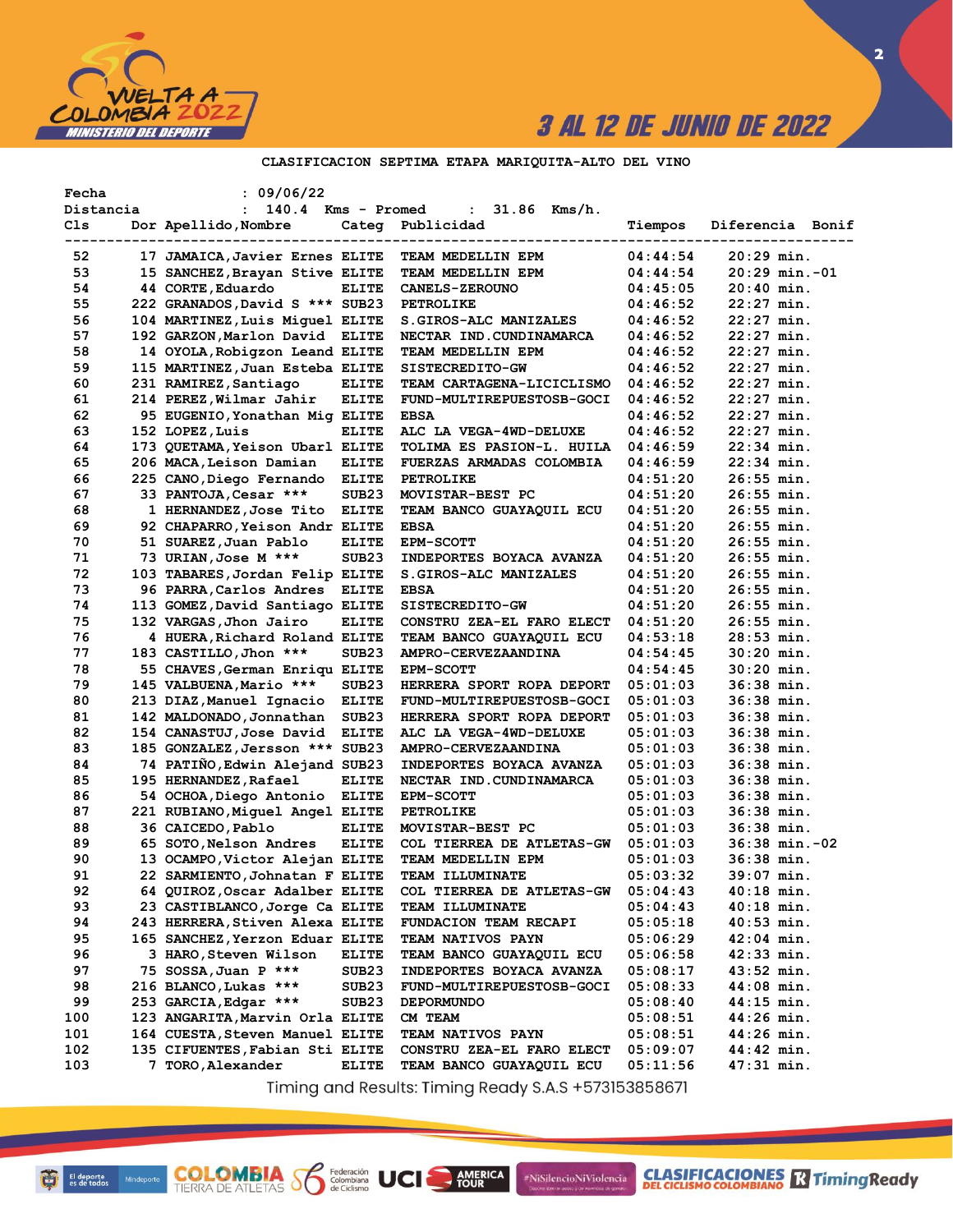

**3**

## **CLASIFICACION SEPTIMA ETAPA MARIQUITA-ALTO DEL VINO**

| Fecha |           | : 09/06/22                         |                   |                                 |          |                    |
|-------|-----------|------------------------------------|-------------------|---------------------------------|----------|--------------------|
|       | Distancia | : 140.4                            | Kms - Promed      | 31.86<br>Kms/h.<br>$\mathbf{L}$ |          |                    |
| Cls   |           | Dor Apellido, Nombre               |                   | Categ Publicidad                | Tiempos  | Diferencia Bonif   |
| 104   |           | 197 MORENO, Juan J ***             | SUB23             | NECTAR IND.CUNDINAMARCA         | 05:14:51 | $50:26$ min.       |
| 105   |           | 246 GOMEZ, Hernan Dario            | <b>ELITE</b>      | <b>FUNDACION TEAM RECAPI</b>    | 05:16:50 | $52:25$ min.       |
| 106   |           | 174 CERQUERA, William Ant ELITE    |                   | TOLIMA ES PASION-L. HUILA       | 05:18:29 | $54:04$ min. $-03$ |
| 107   |           | 107 CHIA, Luis Carlos              | <b>ELITE</b>      | S. GIROS-ALC MANIZALES          | 05:18:38 | $54:13$ min.       |
| 108   |           | 233 ARZUAGA, Julio Jose            | SUB23             | TEAM CARTAGENA-LICICLISMO       | 05:20:07 | $55:42$ min.       |
| 109   |           | 76 UMBA, Juan Alejandro            | SUB <sub>23</sub> | INDEPORTES BOYACA AVANZA        | 05:20:18 | $55:53$ min.       |
| 110   |           | 232 POSSO, Eduardo J ***           | SUB <sub>23</sub> | TEAM CARTAGENA-LICICLISMO       | 05:20:45 | $56:20$ min.       |
| 111   |           | 133 RODRIGUEZ, Wilmer Dar ELITE    |                   | CONSTRU ZEA-EL FARO ELECT       | 05:21:58 | $57:33$ min.       |
| 112   |           | Fc 153 MUNOZ, Jonatrhan Stiv ELITE |                   | ALC LA VEGA-4WD-DELUXE          | 05:23:44 | $59:19$ min.       |
| 113   |           | Fc 234 KELLY, Santiago A *** SUB23 |                   | TEAM CARTAGENA-LICICLISMO       | 05:50:20 | $1:25:55$ hor.     |

**Corredores clasificados : 113**

### **CORREDORES RETIRADOS EN LA ETAPA**

| $- -$ | 42 SANTOS, Efren ELITE CANELS-ZEROUNO         |                                                           | <b>DNF</b> |
|-------|-----------------------------------------------|-----------------------------------------------------------|------------|
| $- -$ | 43 PRADO, Ignacio De Jes ELITE CANELS-ZEROUNO |                                                           | <b>DNF</b> |
| $- -$ |                                               | 137 RODRIGUEZ, Brandon ** SUB23 CONSTRU ZEA-EL FARO ELECT | <b>DNF</b> |
| $- -$ |                                               | 155 BUSTOS, Cristian Yesi SUB23 ALC LA VEGA-4WD-DELUXE    | <b>DNF</b> |
| $- -$ |                                               | 205 MOYA, Maycol Stiven ELITE FUERZAS ARMADAS COLOMBIA    | <b>DNF</b> |
| $- -$ | 224 PARRA, Jordan Arley ELITE                 | <b>PETROLIKE</b>                                          | <b>DNF</b> |
| $- -$ | 227 ALVAREZ, Miquel Luis ELITE PETROLIKE      |                                                           | <b>DNF</b> |

**CORREDORES FUERA DE CONTROL**

**-----------------------------------------------------------------------------------**

 **153 MUÑOZ,Jonatrhan Stiven**

**COLOMBIA S6** 

Federación<br>Colombiana<br>de Ciclismo

 **234 KELLY,Santiago A \*\*\***

Timing and Results: Timing Ready S.A.S +573153858671

AMERICA

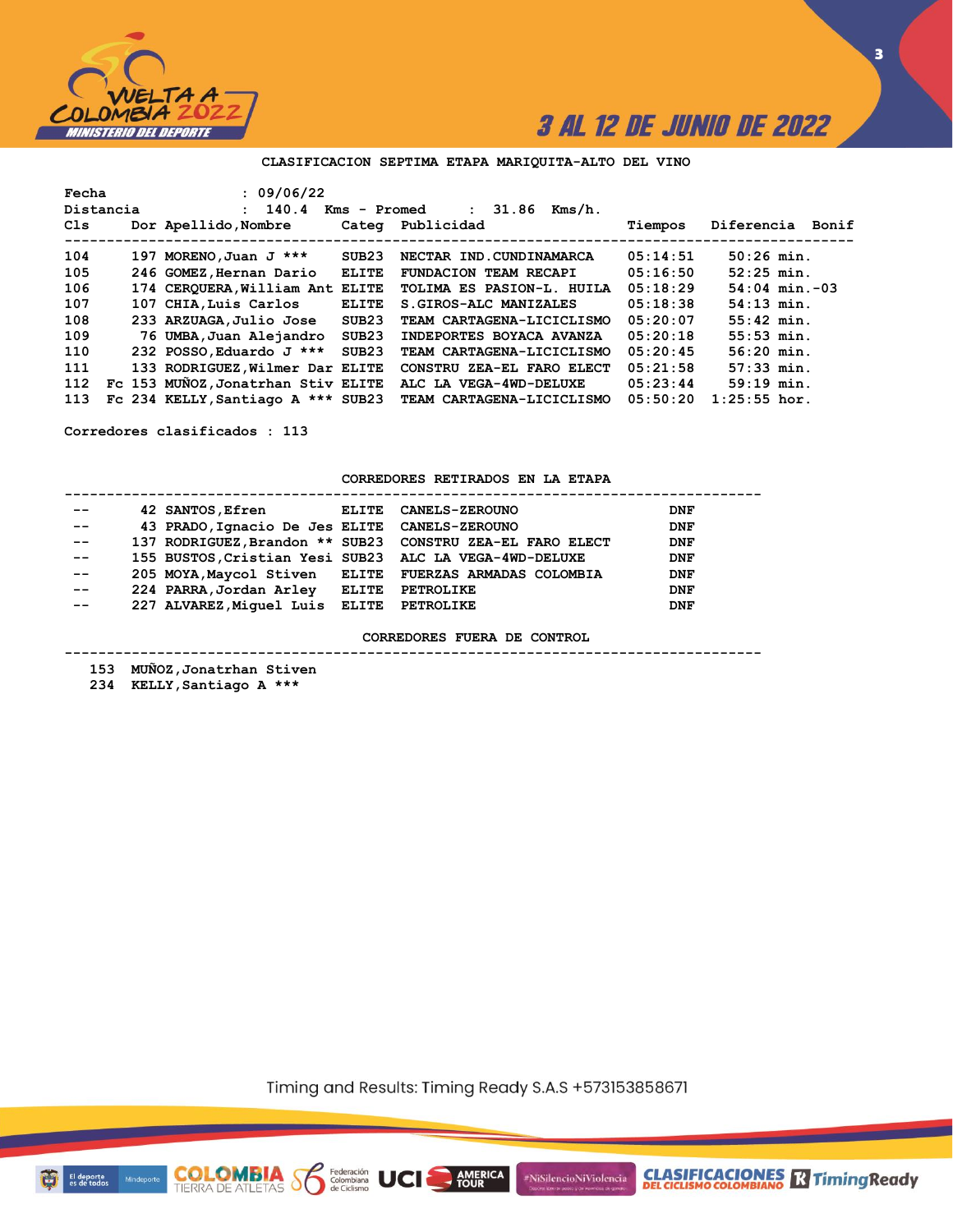

**CLASIFICACIONES M**Timing Ready

**4**

### **CLASIFICACIÓN SUB23 DE LA ETAPA**

| 1  |    | 45 CADENA, Edgar ***            | SUB <sub>23</sub> | <b>CANELS-ZEROUNO</b>              | 04:24:25 |                |  |
|----|----|---------------------------------|-------------------|------------------------------------|----------|----------------|--|
| 2  |    | 72 FERNANDEZ, Oscar Hern SUB23  |                   | INDEPORTES BOYACA AVANZA           | 04:28:10 | $3:45$ min.    |  |
| 3  |    | 215 CALLEJAS, Edinson ***       | SUB23             | FUND-MULTIREPUESTOSB-GOCI          | 04:33:07 | $8:42$ min.    |  |
| 4  |    | 67 RICO, Cristian David         | SUB <sub>23</sub> | COL TIERREA DE ATLETAS-GW 04:34:18 |          | $9:53$ min.    |  |
| 5  |    | 223 MUÑIZ, Jose R ***           | SUB <sub>23</sub> | <b>PETROLIKE</b>                   | 04:36:48 | $12:23$ min.   |  |
| 6  |    | 166 ALONSO, John ***            | SUB <sub>23</sub> | <b>TEAM NATIVOS PAYN</b>           | 04:36:56 | $12:31$ min.   |  |
| 7  |    | 141 ROMERO, Carlos Andres SUB23 |                   | HERRERA SPORT ROPA DEPORT          | 04:37:47 | $13:22$ min.   |  |
| 8  | 97 | PIRA, Omar ***                  | SUB <sub>23</sub> | <b>EBSA</b>                        | 04:39:09 | 14:44 min.     |  |
| 9  | 77 | DIAGAMA, Marlon ***             | SUB <sub>23</sub> | INDEPORTES BOYACA AVANZA           | 04:39:09 | $14:44$ min.   |  |
| 10 |    | 236 GUAVITA, Cesar D ***        | SUB <sub>23</sub> | TEAM CARTAGENA-LICICLISMO          | 04:40:03 | $15:38$ min.   |  |
| 11 |    | 176 ROBLES, Camilo A ***        | SUB <sub>23</sub> | TOLIMA ES PASION-L. HUILA 04:44:37 |          | $20:12$ min.   |  |
| 12 |    | 222 GRANADOS, David S ***       | SUB <sub>23</sub> | <b>PETROLIKE</b>                   | 04:46:52 | $22:27$ min.   |  |
| 13 |    | 33 PANTOJA, Cesar ***           | SUB <sub>23</sub> | MOVISTAR-BEST PC                   | 04:51:20 | $26:55$ min.   |  |
| 14 |    | 73 URIAN, Jose M ***            | SUB <sub>23</sub> | INDEPORTES BOYACA AVANZA           | 04:51:20 | $26:55$ min.   |  |
| 15 |    | 183 CASTILLO, Jhon ***          | SUB <sub>23</sub> | AMPRO-CERVEZAANDINA                | 04:54:45 | $30:20$ min.   |  |
| 16 |    | 145 VALBUENA, Mario ***         | SUB <sub>23</sub> | HERRERA SPORT ROPA DEPORT          | 05:01:03 | 36:38 min.     |  |
| 17 |    | 142 MALDONADO, Jonnathan        | SUB <sub>23</sub> | HERRERA SPORT ROPA DEPORT          | 05:01:03 | $36:38$ min.   |  |
| 18 |    | 185 GONZALEZ, Jersson ***       | SUB23             | AMPRO-CERVEZAANDINA                | 05:01:03 | 36:38 min.     |  |
| 19 |    | 74 PATIÑO, Edwin Alejand        | SUB <sub>23</sub> | INDEPORTES BOYACA AVANZA           | 05:01:03 | 36:38 min.     |  |
| 20 |    | 75 SOSSA, Juan P ***            | SUB <sub>23</sub> | INDEPORTES BOYACA AVANZA           | 05:08:17 | $43:52$ min.   |  |
| 21 |    | 216 BLANCO, Lukas ***           | SUB <sub>23</sub> | FUND-MULTIREPUESTOSB-GOCI          | 05:08:33 | $44:08$ min.   |  |
| 22 |    | 253 GARCIA, Edgar ***           | SUB <sub>23</sub> | <b>DEPORMUNDO</b>                  | 05:08:40 | $44:15$ min.   |  |
| 23 |    | 197 MORENO, Juan J ***          | SUB <sub>23</sub> | NECTAR IND. CUNDINAMARCA           | 05:14:51 | $50:26$ min.   |  |
| 24 |    | 233 ARZUAGA, Julio Jose         | SUB <sub>23</sub> | TEAM CARTAGENA-LICICLISMO          | 05:20:07 | $55:42$ min.   |  |
| 25 |    | 76 UMBA, Juan Alejandro         | SUB <sub>23</sub> | INDEPORTES BOYACA AVANZA           | 05:20:18 | $55:53$ min.   |  |
| 26 |    | 232 POSSO, Eduardo J ***        | SUB <sub>23</sub> | TEAM CARTAGENA-LICICLISMO          | 05:20:45 | $56:20$ min.   |  |
| 27 |    | Fc 234 KELLY, Santiago A ***    | SUB23             | TEAM CARTAGENA-LICICLISMO          | 05:50:20 | $1:25:55$ hor. |  |

**CLASIFICACIÓN POR EQUIPOS DE LA ETAPA**

| $\mathbf{1}$     | SISTECREDITO-GW 13:29:23                               |  |  |
|------------------|--------------------------------------------------------|--|--|
| $\mathbf{2}$     | COL TIERREA DE ATLETAS-GW 13:33:46 a 4:23              |  |  |
| 3                | TEAM MEDELLIN EPM 13:34:02 a 4:39                      |  |  |
| 4                | CANELS-ZEROUNO 13:35:00 a 5:37                         |  |  |
|                  | 5 ORGULLO PAISA-ANTIOQUIA 13:39:36 a 10:13             |  |  |
| 6                | $13:40:09$ a $10:46$<br><b>EPM-SCOTT</b>               |  |  |
| $7^{\circ}$      | S.GIROS-ALC MANIZALES 13:42:54 a 13:31                 |  |  |
| 8                | TEAM BANCO GUAYAQUIL ECU 13:43:28 a 14:05              |  |  |
| 9                | FUND-MULTIREPUESTOSB-GOCI 13:49:53 a 20:30             |  |  |
| 10               | $13:57:08$ a $27:45$<br><b>EBSA</b>                    |  |  |
| 11               | INDEPORTES BOYACA AVANZA 13:58:39 a 29:16              |  |  |
| 12 <sup>12</sup> | MOVISTAR-BEST PC 14:00:37 a 31:14                      |  |  |
| 13               | NECTAR IND. CUNDINAMARCA 14:03:49 a 34:26              |  |  |
| 14               | TEAM NATIVOS PAYN 14:12:51 a 43:28                     |  |  |
| 15               |                                                        |  |  |
| 16               | PETROLIKE 14:15:00 a 45:37<br>CM TEAM 14:22:57 a 53:34 |  |  |
| 17               | ALC LA VEGA-4WD-DELUXE 14:32:22 a 1:02:59              |  |  |
| 18               | HERRERA SPORT ROPA DEPORT 14:39:53 a 1:10:30           |  |  |
| 19               | TEAM ILLUMINATE 14:44:29 a 1:15:06                     |  |  |
| 20               | TEAM CARTAGENA-LICICLISMO 14:47:02 a 1:17:39           |  |  |
| 21               | TOLIMA ES PASION-L. HUILA 14:50:05 a 1:20:42           |  |  |
| 22               | CONSTRU ZEA-EL FARO ELECT 15:22:25 a 1:53:02           |  |  |
|                  |                                                        |  |  |

**COLOMBIA**<br>TIERRA DE ATLETAS **S** de Ciclismo

Timing and Results: Timing Ready S.A.S +573153858671

AMERICA

UCI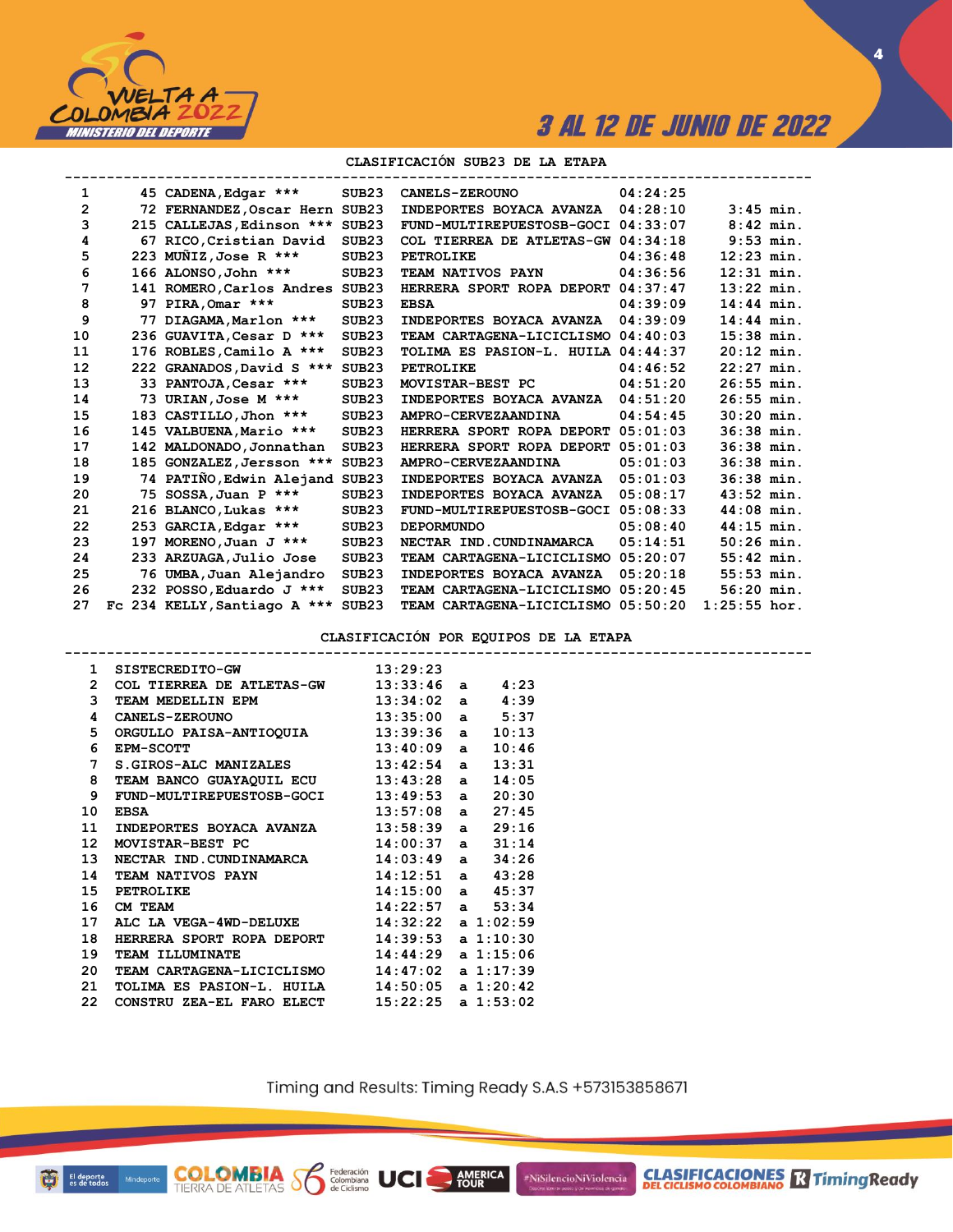

**5**

#### **PASOS DE LA MONTAÑA**

 **Paso de Montaña 1ª : Alto De La Mona**

| 32  | MONTENEGRO Santiago                             | <b>MOVISTAR-BEST PC</b>  | 10 pts |  |
|-----|-------------------------------------------------|--------------------------|--------|--|
|     | 72 FERNANDEZ Oscar Hern                         | INDEPORTES BOYACA        | 8 pts  |  |
|     | 211 PAREDES Cesar Nicola                        | <b>FUND-MULTIREPUEST</b> | 6 pts  |  |
|     | 16 REYES Aldemar                                | TEAM MEDELLIN EPM        | 4 pts  |  |
|     | 114 GUERRERO Juan Diego                         | SISTECREDITO-GW          | 2 pts  |  |
|     | 61 PEÑA Wilson Estiben                          | COL TIERREA DE AT        | 1 pts  |  |
|     |                                                 |                          |        |  |
|     | Paso de Montaña 1 <sup>ª</sup> : Alto Del Trigo |                          |        |  |
| 211 | PAREDES Cesar Nicola                            | <b>FUND-MULTIREPUEST</b> | 10 pts |  |
|     | 114 GUERRERO Juan Diego                         | <b>SISTECREDITO-GW</b>   | 8 pts  |  |
| 17  | <b>JAMAICA Javier Ernes</b>                     | TEAM MEDELLIN EPM        | 6 pts  |  |
|     | 15 SANCHEZ Brayan Stive                         | TEAM MEDELLIN EPM        | 4 pts  |  |
| 5.  | GUTIERREZ Carlos Alb                            | TEAM BANCO GUAYAQ        | 2 pts  |  |
| 16  | REYES Aldemar                                   | TEAM MEDELLIN EPM        | 1 pts  |  |

**-----------------------------------------------------------------------**

 **Paso de Montaña FC : Alto Del Vino**

| 45  | CADENA Edgar ***       | <b>CANELS-ZEROUNO</b> | 20 pts |  |
|-----|------------------------|-----------------------|--------|--|
| 61. | PEÑA Wilson Estiben    | COL TIERREA DE AT     | 16 pts |  |
| 41  | PARRA Heiner Rodrigo   | <b>CANELS-ZEROUNO</b> | 12 pts |  |
| 2   | CHALAPUD Robinson Ed   | TEAM BANCO GUAYAQ     | 8 pts  |  |
| 116 | CARDONA Julian         | SISTECREDITO-GW       | 4 pts  |  |
| 81  | GIL Angel Alexander    | ORGULLO PAISA-ANT     | 3 pts  |  |
| 72. | FERNANDEZ Oscar Hern   | INDEPORTES BOYACA     | 2 pts  |  |
|     | 32 MONTENEGRO Santiago | MOVISTAR-BEST PC      | 1 pts  |  |

**-----------------------------------------------------------------------**

**PASOS DE LAS METAS VOLANTES**

| 174 | CERQUERA William Ant                      | TOLIMA ES PASION-        | 3 pts |                |
|-----|-------------------------------------------|--------------------------|-------|----------------|
|     | <b>65 SOTO Nelson Andres</b>              | COL TIERREA DE AT        | 2 pts |                |
|     | 224 PARRA Jordan Arley PETROLIKE          |                          |       | 1 pts No Clas. |
|     | Meta Volante de : Antes Puente Guaduas    |                          |       |                |
|     | 72 FERNANDEZ Oscar Hern INDEPORTES BOYACA |                          | 3 pts |                |
|     | 16 REYES Aldemar                          | TEAM MEDELLIN EPM        | 2 pts |                |
|     | 5 GUTIERREZ Carlos Alb                    | <b>TEAM BANCO GUAYAQ</b> | 1 pts |                |
|     | Meta Volante de : Restaurante Melinda     |                          |       |                |
| 16  | REYES Aldemar                             | TEAM MEDELLIN EPM        | 3 pts |                |
|     | 72 FERNANDEZ Oscar Hern                   | INDEPORTES BOYACA        | 2 pts |                |

 **15 SANCHEZ Brayan Stive TEAM MEDELLIN EPM 1 pts** 

**COLOMBIA**<br>TIERRA DE ATLETAS **S** de Ciclismo

El deporte<br>es de todos

Mindeporte

Timing and Results: Timing Ready S.A.S +573153858671

**AMERICA**<br>TOUR

#NiSilencioNiViolencia

**CLASIFICACIONES** Timing Ready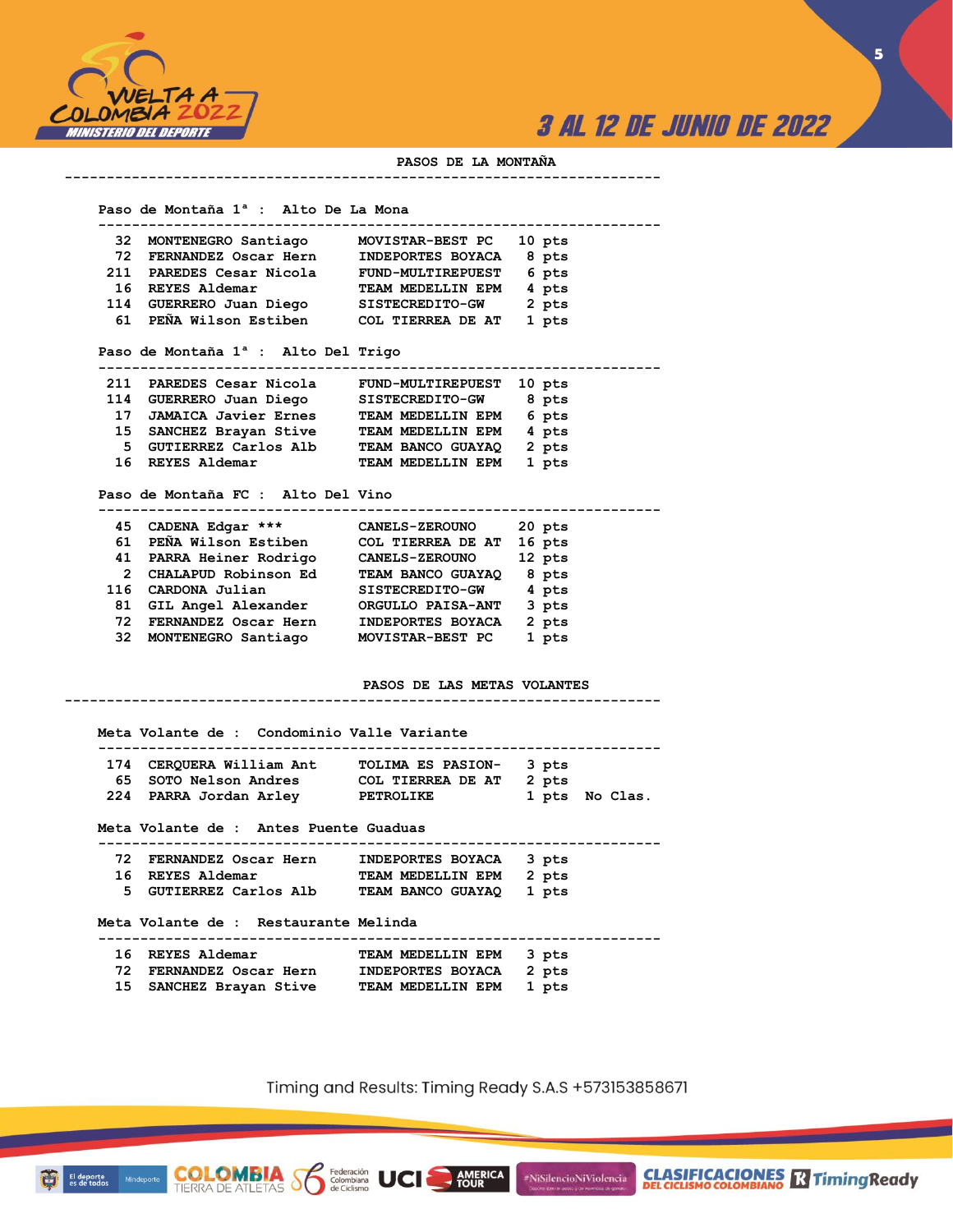

**6**

### **CLASIFICACION POR PUNTOS DE LA ETAPA**

| 1               | 45              | CADENA, Edgar *** SUB23     |       | <b>CANELS-ZEROUNO</b>                                | 15 Pts |
|-----------------|-----------------|-----------------------------|-------|------------------------------------------------------|--------|
| $\overline{2}$  | 61              |                             |       | PENA, Wilson Estiben ELITE COL TIERREA DE ATLETAS-GW | 12 Pts |
| 3               | 41              | PARRA, Heiner Rodrigo ELITE |       | <b>CANELS-ZEROUNO</b>                                | 10 Pts |
| 4               | 72              |                             |       | FERNANDEZ, Oscar Hern SUB23 INDEPORTES BOYACA AVANZA | 10 Pts |
| 5               | $\mathbf{2}$    | CHALAPUD, Robinson Ed ELITE |       | TEAM BANCO GUAYAQUIL ECU                             | 8 Pts  |
| 6               | 116             | CARDONA, Julian             | ELITE | <b>SISTECREDITO-GW</b>                               | 7 Pts  |
| 7               | 81              | GIL, Angel Alexander ELITE  |       | ORGULLO PAISA-ANTIOQUIA                              | 6 Pts  |
| 8               | 16              | REYES, Aldemar ELITE        |       | TEAM MEDELLIN EPM                                    | 5 Pts  |
| 9               | 32              | MONTENEGRO, Santiago ELITE  |       | MOVISTAR-BEST PC                                     | 4 Pts  |
| 10              | 161             | BOBADILLA, Duban Cami ELITE |       | <b>TEAM NATIVOS PAYN</b>                             | 3 Pts  |
| 11              | 174             | CERQUERA, William Ant ELITE |       | TOLIMA ES PASION-L. HUILA                            | 3 Pts  |
| 12 <sup>2</sup> | 12 <sup>1</sup> | DUARTE, Fabio Andres ELITE  |       | TEAM MEDELLIN EPM                                    | 2 Pts  |
| 13              | 65              | SOTO, Nelson Andres ELITE   |       | COL TIERREA DE ATLETAS-GW                            | 2 Pts  |
| 14              | 5               | GUTIERREZ, Carlos Alb ELITE |       | TEAM BANCO GUAYAQUIL ECU                             | 1 Pts  |
| 15              | 15              |                             |       | SANCHEZ, Brayan Stive ELITE TEAM MEDELLIN EPM        | 1 Pts  |

Timing and Results: Timing Ready S.A.S +573153858671

AMERICA

**UCI** 

#NiSilencioNiViolencia



**COLOMBIA**<br>TIERRA DE ATLETAS **S** Rederación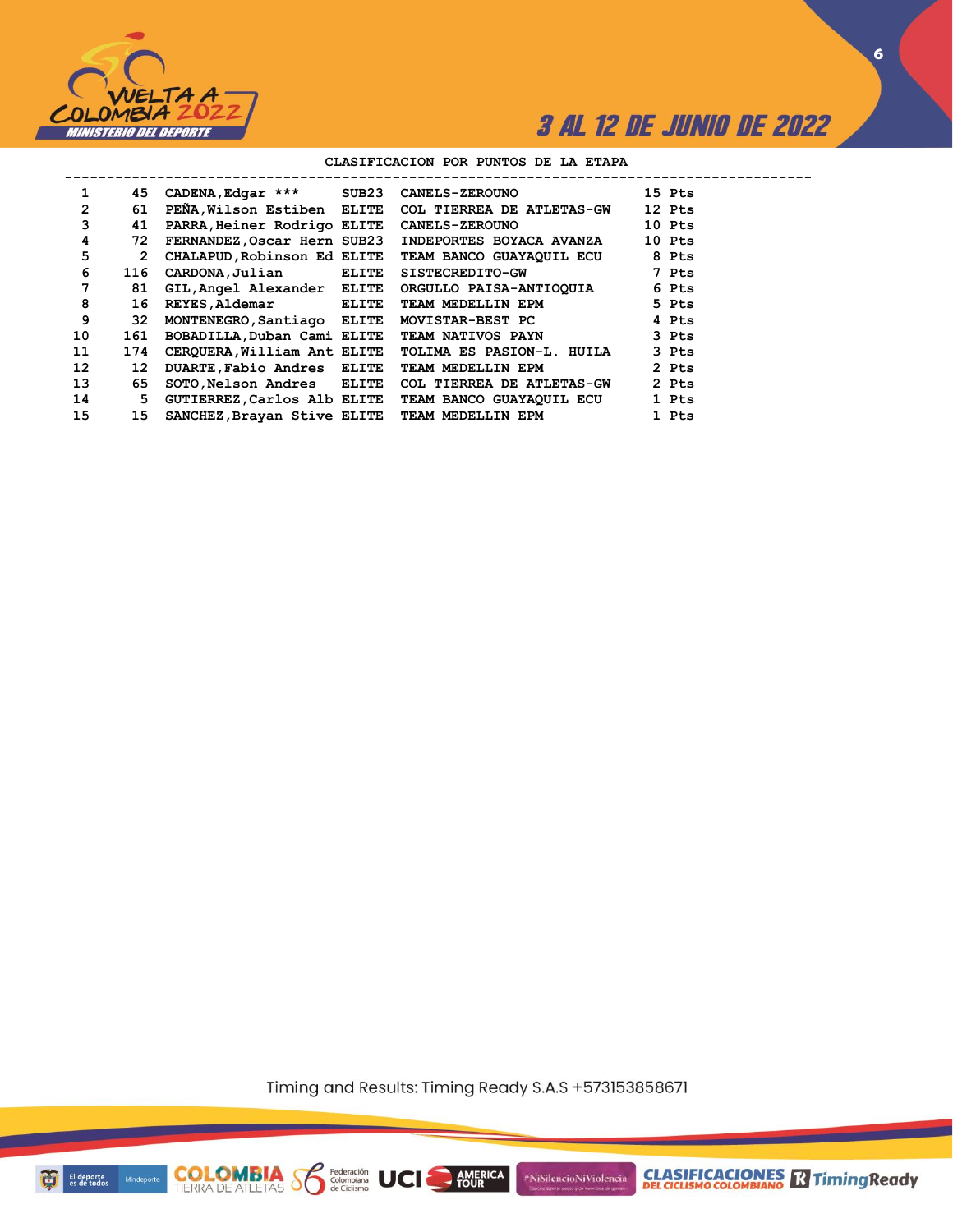

**CLASIFICACIONES** TimingReady

**7**

### **CLASIFICACION GENERAL**

### **DESPUES DE LA SEPTIMA ETAPA MARIQUITA-ALTO DEL VINO**

| Fecha   |     | : 09/06/22                                                  |                   |                                  |                  |            |
|---------|-----|-------------------------------------------------------------|-------------------|----------------------------------|------------------|------------|
|         |     | Distancia acumulada : 1107.5 Kms - Promed : 40.04 Kms/hora. |                   |                                  |                  |            |
| Cls     | Dor | Apellido, Nombre                                            |                   | Categ Publicidad                 | Tiempos          | Diferencia |
|         |     |                                                             |                   |                                  |                  |            |
| 1.-     | 67  | RICO, Cristian David                                        | SUB <sub>23</sub> | COL TIERREA DE ATLETAS-GW        | $27:58:46-000$   |            |
| $2 -$   | 56  | BOHORQUEZ, Hernando                                         | <b>ELITE</b>      | <b>EPM-SCOTT</b>                 | $27:59:15-000$ a | 29         |
| $3 -$   | 116 | CARDONA, Julian                                             | <b>ELITE</b>      | SISTECREDITO-GW                  | $28:00:05-000$ a | 1:19       |
| $4 -$   | 12  | DUARTE, Fabio Andres                                        | <b>ELITE</b>      | TEAM MEDELLIN EPM                | $28:00:16-000$ a | 1:30       |
| $5. -$  | 106 | SUAZA, Bernando Albeiro ELITE                               |                   | <b>S.GIROS-ALC MANIZALES</b>     | 28:01:18-000 a   | 2:32       |
| $6. -$  | 94  | ACOSTA, Ruben Dario                                         | <b>ELITE</b>      | <b>EBSA</b>                      | 28:01:46-000 a   | 3:00       |
|         | 85  | SUESCA, Marco Tulio                                         |                   | ORGULLO PAISA-ANTIOQUIA          | 28:02:07-000 a   | 3:21       |
| $7 -$   |     |                                                             | <b>ELITE</b>      |                                  |                  |            |
| $8 -$   | 81  | GIL, Angel Alexander                                        | <b>ELITE</b>      | ORGULLO PAISA-ANTIOQUIA          | $28:03:43-000$ a | 4:57       |
| $9 -$   | 61  | PENA, Wilson Estiben                                        | <b>ELITE</b>      | <b>COL TIERREA DE ATLETAS-GW</b> | 28:04:02-000 a   | 5:16       |
| $10. -$ | 191 | SIERRA, Yecid Arturo                                        | <b>ELITE</b>      | NECTAR IND. CUNDINAMARCA         | 28:04:02-000 a   | 5:16       |
| 11.-    | 41  | PARRA, Heiner Rodrigo                                       | <b>ELITE</b>      | <b>CANELS-ZEROUNO</b>            | 28:04:24-000 a   | 5:38       |
| $12 -$  | 2   | CHALAPUD, Robinson Edua ELITE                               |                   | <b>TEAM BANCO GUAYAQUIL ECU</b>  | $28:04:42-000$ a | 5:56       |
| $13 -$  | 66  | PINEDA, Rafael Stive                                        | <b>ELITE</b>      | COL TIERREA DE ATLETAS-GW        | 28:05:41-000 a   | 6:55       |
| $14. -$ | 45  | CADENA, Edgar ***                                           | SUB <sub>23</sub> | <b>CANELS-ZEROUNO</b>            | 28:06:13-000 a   | 7:27       |
| $15. -$ | 111 | AGUIRRE, Hernan Ricardo ELITE                               |                   | <b>SISTECREDITO-GW</b>           | 28:06:35-000 a   | 7:49       |
| $16. -$ | 32  | MONTENEGRO, Santiago                                        | <b>ELITE</b>      | MOVISTAR-BEST PC                 | $28:07:57-000$ a | 9:11       |
| $17. -$ | 161 | BOBADILLA, Duban Camilo ELITE                               |                   | <b>TEAM NATIVOS PAYN</b>         | $28:08:50-000$ a | 10:04      |
| $18. -$ | 52  | CONTRERAS, Rodrigo                                          | <b>ELITE</b>      | <b>EPM-SCOTT</b>                 | $28:08:53-000$ a | 10:07      |
| $19. -$ | 84  | OSORIO, Juan Felipe                                         | <b>ELITE</b>      | ORGULLO PAISA-ANTIOQUIA          | 28:08:59-000 a   | 10:13      |
| $20 -$  | 112 | BUSTAMANTE, Adrian Cami ELITE                               |                   | <b>SISTECREDITO-GW</b>           | 28:09:00-000 a   | 10:14      |
| $21. -$ | 16  | REYES, Aldemar                                              | <b>ELITE</b>      | TEAM MEDELLIN EPM                | 28:09:48-000 a   | 11:02      |
| $22 -$  | 11  | SEVILLA, Oscar Miquel                                       | <b>ELITE</b>      | TEAM MEDELLIN EPM                | 28:11:47-000 a   | 13:01      |
| $23 -$  | 101 | CHAPARRO, Didier Alonso ELITE                               |                   | <b>S.GIROS-ALC MANIZALES</b>     | $28:12:21-000$ a | 13:35      |
| $24. -$ | 62  |                                                             | <b>ELITE</b>      | COL TIERREA DE ATLETAS-GW        |                  | 13:44      |
|         |     | ATAPUMA, Jhon Darwin                                        |                   |                                  | 28:12:30-000 a   |            |
| $25. -$ | 215 | CALLEJAS, Edinson ***                                       | SUB <sub>23</sub> | FUND-MULTIREPUESTOSB-GOCI        | $28:12:38-000$ a | 13:52      |
| $26. -$ | 14  | OYOLA, Robigzon Leandro ELITE                               |                   | TEAM MEDELLIN EPM                | 28:13:29-000 a   | 14:43      |
| $27. -$ | 57  | RODRIGUEZ, John Anderso ELITE                               |                   | <b>EPM-SCOTT</b>                 | 28:13:33-000 a   | 14:47      |
| $28 -$  | 53  | MUNOZ, Cristian Camilo                                      | <b>ELITE</b>      | <b>EPM-SCOTT</b>                 | $28:14:23-000$ a | 15:37      |
| $29. -$ | 5   | GUTIERREZ, Carlos Alber ELITE                               |                   | <b>TEAM BANCO GUAYAQUIL ECU</b>  | $28:14:44-000$ a | 15:58      |
| $30 -$  | 156 | <b>JULAJUJ, Elex Rony</b>                                   | <b>ELITE</b>      | ALC LA VEGA-4WD-DELUXE           | 28:15:13-000 a   | 16:27      |
| $31 -$  | 176 | ROBLES, Camilo A ***                                        | SUB <sub>23</sub> | TOLIMA ES PASION-L. HUILA        | 28:15:20-000 a   | 16:34      |
| $32 -$  | 114 | GUERRERO, Juan Diego                                        | <b>ELITE</b>      | <b>SISTECREDITO-GW</b>           | 28:18:00-000 a   | 19:14      |
| $33 -$  | 212 | BAEZ, Esneider Arley                                        | <b>ELITE</b>      | FUND-MULTIREPUESTOSB-GOCI        | 28:19:08-000 a   | 20:22      |
| $34. -$ | 72  | FERNANDEZ, Oscar Hernan SUB23                               |                   | <b>INDEPORTES BOYACA AVANZA</b>  | 28:19:42-000 a   | 20:56      |
| $35. -$ | 21  | TORRES, Rodolfo Andres                                      | <b>ELITE</b>      | <b>TEAM ILLUMINATE</b>           | $28:24:11-000$ a | 25:25      |
| $36. -$ | 31  | URBANO, Jerson Ruben                                        | <b>ELITE</b>      | MOVISTAR-BEST PC                 | $28:24:32-000$ a | 25:46      |
| $37. -$ | 223 | MUNIZ, Jose R ***                                           | SUB <sub>23</sub> | <b>PETROLIKE</b>                 | $28:24:36-000$ a | 25:50      |
| $38 -$  | 211 | PAREDES, Cesar Nicolas                                      | <b>ELITE</b>      | FUND-MULTIREPUESTOSB-GOCI        | $28:26:39-000$ a | 27:53      |
| 39.-    | 6   | QUINTEROS, Alexis Benja ELITE                               |                   | TEAM BANCO GUAYAQUIL ECU         | $28:26:50-000$ a | 28:04      |
| 40.-    | 17  | JAMAICA, Javier Ernesto ELITE                               |                   | TEAM MEDELLIN EPM                | 28:27:10-000 a   | 28:24      |
| 41.-    | 121 | MUÑOZ, Edison                                               | <b>ELITE</b>      | CM TEAM                          | $28:28:01-000$ a | 29:15      |
| $42 -$  | 77  | DIAGAMA, Marlon ***                                         | SUB23             | <b>INDEPORTES BOYACA AVANZA</b>  | $28:28:53-000$ a | 30:07      |
| 43.-    | 15  | SANCHEZ, Brayan Stiven                                      |                   | TEAM MEDELLIN EPM                |                  | 30:40      |
|         |     |                                                             | <b>ELITE</b>      | CM TEAM                          | 28:29:26-000 a   |            |
| 44.-    | 122 | BURGOS, Eli Saul                                            | <b>ELITE</b>      |                                  | 28:29:26-000 a   | 30:40      |
| 45.-    | 91  | ORTEGA, Robinson Armand ELITE                               |                   | <b>EBSA</b>                      | $28:30:10-000$ a | 31:24      |
| $46. -$ | 214 | PEREZ, Wilmar Jahir                                         | <b>ELITE</b>      | FUND-MULTIREPUESTOSB-GOCI        | $28:30:21-000$ a | 31:35      |
| $47. -$ | 206 | MACA, Leison Damian                                         | <b>ELITE</b>      | FUERZAS ARMADAS COLOMBIA         | $28:30:25-000$ a | 31:39      |
| 48.-    | 113 | GOMEZ, David Santiago                                       | <b>ELITE</b>      | <b>SISTECREDITO-GW</b>           | $28:33:22-000$ a | 34:36      |
| $49. -$ | 1   | HERNANDEZ, Jose Tito                                        | <b>ELITE</b>      | TEAM BANCO GUAYAQUIL ECU         | $28:34:45-000$ a | 35:59      |
| $50. -$ | 115 | MARTINEZ, Juan Esteban                                      | <b>ELITE</b>      | SISTECREDITO-GW                  | 28:34:49-000 a   | 36:03      |

Timing and Results: Timing Ready S.A.S +573153858671

AMERICA

#NiSilencioNiViolencia

**COLOMBIA SP** 

Federación<br>Colombiana<br>de Ciclismo

UCI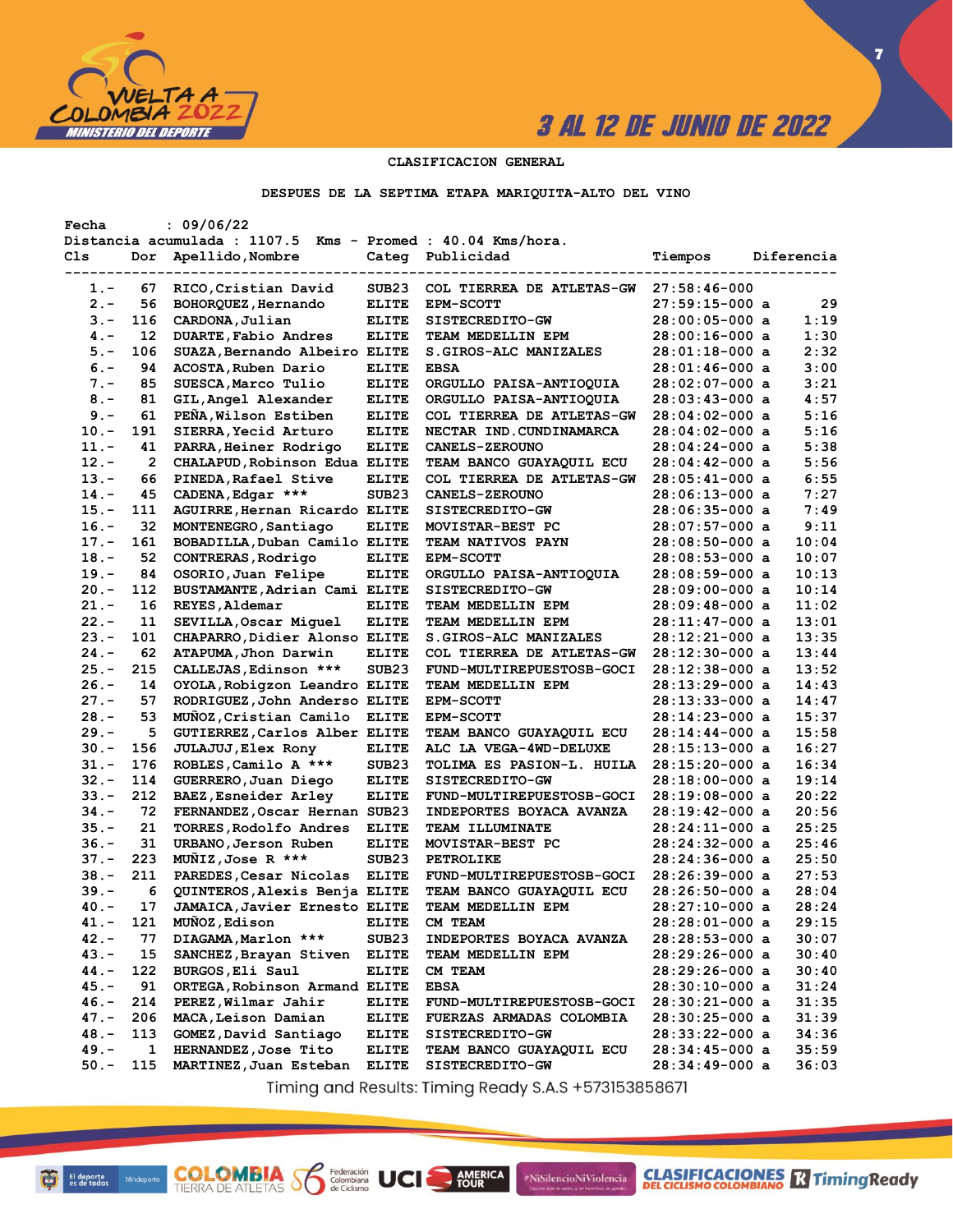

**8**

### **CLASIFICACION GENERAL**

### **DESPUES DE LA SEPTIMA ETAPA MARIQUITA-ALTO DEL VINO**

| Fecha    |     | : 09/06/22                                                  |                   |                                  |                            |            |
|----------|-----|-------------------------------------------------------------|-------------------|----------------------------------|----------------------------|------------|
|          |     | Distancia acumulada : 1107.5 Kms - Promed : 40.04 Kms/hora. |                   |                                  |                            |            |
| Cls      | Dor | Apellido, Nombre                                            | Categ             | Publicidad                       | Tiempos                    | Diferencia |
|          |     |                                                             |                   |                                  |                            |            |
| 51.-     | 13  | OCAMPO, Victor Alejandr ELITE                               |                   | TEAM MEDELLIN EPM                | 28:37:43-000 a             | 38:57      |
| $52 -$   | 154 | CANASTUJ, Jose David                                        | <b>ELITE</b>      | ALC LA VEGA-4WD-DELUXE           | 28:38:41-000 a             | 39:55      |
| $53 -$   | 63  | MENDOZA, Omar Alberto                                       | <b>ELITE</b>      | COL TIERREA DE ATLETAS-GW        | 28:38:51-000 a             | 40:05      |
| $54. -$  | 95  | EUGENIO, Yonathan Mique ELITE                               |                   | <b>EBSA</b>                      | 28:40:28-000 a             | 41:42      |
| $55. -$  | 73  | URIAN, Jose M ***                                           | SUB <sub>23</sub> | <b>INDEPORTES BOYACA AVANZA</b>  | 28:40:54-000 a             | 42:08      |
| $56. -$  | 236 | GUAVITA, Cesar D ***                                        | SUB <sub>23</sub> | TEAM CARTAGENA-LICICLISMO        | 28:42:39-000 a             | 43:53      |
| $57. -$  | 196 | FORERO, Juan Sebastian                                      | <b>ELITE</b>      | NECTAR IND. CUNDINAMARCA         | 28:44:01-000 a             | 45:15      |
| $58. -$  | 192 | GARZON, Marlon David                                        | <b>ELITE</b>      | NECTAR IND. CUNDINAMARCA         | $28:45:45-000$ a           | 46:59      |
| $59. -$  | 173 | QUETAMA, Yeison Ubarley ELITE                               |                   | TOLIMA ES PASION-L. HUILA        | 28:45:47-000 a             | 47:01      |
| $60 -$   | 102 | MORENO, Salvador                                            | <b>ELITE</b>      | S.GIROS-ALC MANIZALES            | $28:47:13-000$ a           | 48:27      |
| $61. -$  | 64  | QUIROZ, Oscar Adalberto ELITE                               |                   | <b>COL TIERREA DE ATLETAS-GW</b> | 28:48:00-000 a             | 49:14      |
| $62 -$   | 33  | PANTOJA, Cesar ***                                          | SUB <sub>23</sub> | MOVISTAR-BEST PC                 | 28:48:08-000 a             | 49:22      |
| $63 -$   | 97  | PIRA, Omar ***                                              | SUB <sub>23</sub> | <b>EBSA</b>                      | 28:48:39-000 a             | 49:53      |
| $64. -$  | з   |                                                             | <b>ELITE</b>      |                                  |                            | 50:12      |
|          |     | HARO, Steven Wilson                                         |                   | TEAM BANCO GUAYAQUIL ECU         | 28:48:58-000 a             |            |
| $65. -$  | 74  | PATINO, Edwin Alejandro SUB23                               |                   | <b>INDEPORTES BOYACA AVANZA</b>  | 28:49:20-000 a             | 50:34      |
| $66. -$  | 75  | SOSSA, Juan P ***                                           | SUB <sub>23</sub> | INDEPORTES BOYACA AVANZA         | $28:49:38-000$ a           | 50:52      |
| $67. -$  | 55  | CHAVES, German Enrique                                      | <b>ELITE</b>      | <b>EPM-SCOTT</b>                 | 28:51:05-000 a             | 52:19      |
| $68. -$  | 152 | LOPEZ, Luis                                                 | <b>ELITE</b>      | ALC LA VEGA-4WD-DELUXE           | $28:51:33-000$ a           | 52:47      |
| $69. -$  | 231 | RAMIREZ, Santiago                                           | <b>ELITE</b>      | TEAM CARTAGENA-LICICLISMO        | 28:53:25-000 a             | 54:39      |
| $70. -$  | 44  | CORTE, Eduardo                                              | <b>ELITE</b>      | <b>CANELS-ZEROUNO</b>            | 28:56:02-000 a             | 57:16      |
| $71. -$  | 141 | ROMERO, Carlos Andres                                       | SUB <sub>23</sub> | HERRERA SPORT ROPA DEPORT        | $28:57:25-000$ a           | 58:39      |
| $72 -$   | 51  | SUAREZ, Juan Pablo                                          | <b>ELITE</b>      | <b>EPM-SCOTT</b>                 | 28:57:41-000 a             | 58:55      |
| $73. -$  | 7   | TORO, Alexander                                             | <b>ELITE</b>      | TEAM BANCO GUAYAQUIL ECU         | 28:58:07-000 a             | 59:21      |
| $74. -$  | 222 | GRANADOS, David S ***                                       | SUB <sub>23</sub> | PETROLIKE                        | 28:58:24-000 a             | 59:38      |
| $75. -$  | 92  | CHAPARRO, Yeison Andres ELITE                               |                   | <b>EBSA</b>                      | $28:58:45-000$ a           | 59:59      |
| $76. -$  | 4   | HUERA, Richard Rolando                                      | <b>ELITE</b>      | TEAM BANCO GUAYAQUIL ECU         | 29:02:22-000 a 1:03:36     |            |
| $77. -$  | 221 | RUBIANO, Miguel Angel                                       | <b>ELITE</b>      | <b>PETROLIKE</b>                 | 29:03:53-000 a 1:05:07     |            |
| $78. -$  | 193 | PEDRAZA, Walter Fernand ELITE                               |                   | NECTAR IND.CUNDINAMARCA          | 29:04:30-000 a 1:05:44     |            |
| $79. -$  | 103 | TABARES, Jordan Felipe                                      | <b>ELITE</b>      | S.GIROS-ALC MANIZALES            | $29:04:48-000$ a $1:06:02$ |            |
| $80 -$   | 105 | RINCON, Yeison Alejandr ELITE                               |                   | S.GIROS-ALC MANIZALES            | 29:10:30-000 a 1:11:44     |            |
| $81. -$  | 96  | PARRA, Carlos Andres                                        | <b>ELITE</b>      | <b>EBSA</b>                      | 29:13:11-000 a 1:14:25     |            |
| $82 -$   | 23  | CASTIBLANCO, Jorge Cami ELITE                               |                   | <b>TEAM ILLUMINATE</b>           | 29:17:47-000 a 1:19:01     |            |
| $83 -$   | 195 | <b>HERNANDEZ, Rafael</b>                                    | <b>ELITE</b>      | NECTAR IND. CUNDINAMARCA         | 29:22:48-000 a 1:24:02     |            |
| $84. -$  | 166 | ALONSO, John ***                                            | SUB <sub>23</sub> | <b>TEAM NATIVOS PAYN</b>         | 29:22:56-000 a 1:24:10     |            |
| $85. -$  | 54  | OCHOA, Diego Antonio                                        | <b>ELITE</b>      | <b>EPM-SCOTT</b>                 | 29:25:14-000 a 1:26:28     |            |
| $86. -$  | 104 | MARTINEZ, Luis Miquel                                       | <b>ELITE</b>      | S.GIROS-ALC MANIZALES            | $29:26:17-000$ a $1:27:31$ |            |
| $87. -$  | 132 | VARGAS, Jhon Jairo                                          | <b>ELITE</b>      | CONSTRU ZEA-EL FARO ELECT        | 29:29:50-000 a 1:31:04     |            |
| $88. -$  | 65  |                                                             |                   |                                  |                            |            |
|          |     | SOTO, Nelson Andres                                         | <b>ELITE</b>      | <b>COL TIERREA DE ATLETAS-GW</b> | 29:30:15-000 a 1:31:29     |            |
| $89. -$  | 213 | DIAZ, Manuel Ignacio                                        | <b>ELITE</b>      | FUND-MULTIREPUESTOSB-GOCI        | 29:33:10-000 a 1:34:24     |            |
| $90 -$   | 165 | SANCHEZ, Yerzon Eduardo ELITE                               |                   | <b>TEAM NATIVOS PAYN</b>         | 29:44:54-000 a 1:46:08     |            |
| $91. -$  | 36  | CAICEDO, Pablo                                              | <b>ELITE</b>      | MOVISTAR-BEST PC                 | 29:44:58-000 a 1:46:12     |            |
| $92 -$   | 123 | ANGARITA, Marvin Orland ELITE                               |                   | CM TEAM                          | 29:49:49-000 a 1:51:03     |            |
| $93 -$   | 22  | SARMIENTO, Johnatan Fer ELITE                               |                   | <b>TEAM ILLUMINATE</b>           | 29:57:01-000 a 1:58:15     |            |
| $94. -$  | 185 | GONZALEZ, Jersson ***                                       | SUB <sub>23</sub> | AMPRO-CERVEZAANDINA              | 29:59:20-000 a 2:00:34     |            |
| $95. -$  | 216 | BLANCO, Lukas ***                                           | SUB <sub>23</sub> | FUND-MULTIREPUESTOSB-GOCI        | 29:59:58-000 a 2:01:12     |            |
| $96. -$  | 174 | CERQUERA, William Anton ELITE                               |                   | TOLIMA ES PASION-L. HUILA        | $30:05:19-000$ a $2:06:33$ |            |
| $97. -$  | 145 | VALBUENA, Mario ***                                         | SUB23             | HERRERA SPORT ROPA DEPORT        | $30:07:45-000$ a $2:08:59$ |            |
| $98. -$  | 133 | RODRIGUEZ, Wilmer Dario ELITE                               |                   | CONSTRU ZEA-EL FARO ELECT        | $30:09:29-000$ a $2:10:43$ |            |
| $99. -$  | 246 | GOMEZ, Hernan Dario                                         | <b>ELITE</b>      | FUNDACION TEAM RECAPI            | $30:13:27-000$ a $2:14:41$ |            |
| $100. -$ | 232 | POSSO, Eduardo J ***                                        | SUB <sub>23</sub> | TEAM CARTAGENA-LICICLISMO        | $30:14:30-000$ a $2:15:44$ |            |
|          |     |                                                             |                   |                                  |                            |            |

Timing and Results: Timing Ready S.A.S +573153858671

AMERICA

#NiSilencioNiViolencia

**COLOMBIA SP** 

Federación<br>Colombiana<br>de Ciclismo

UCI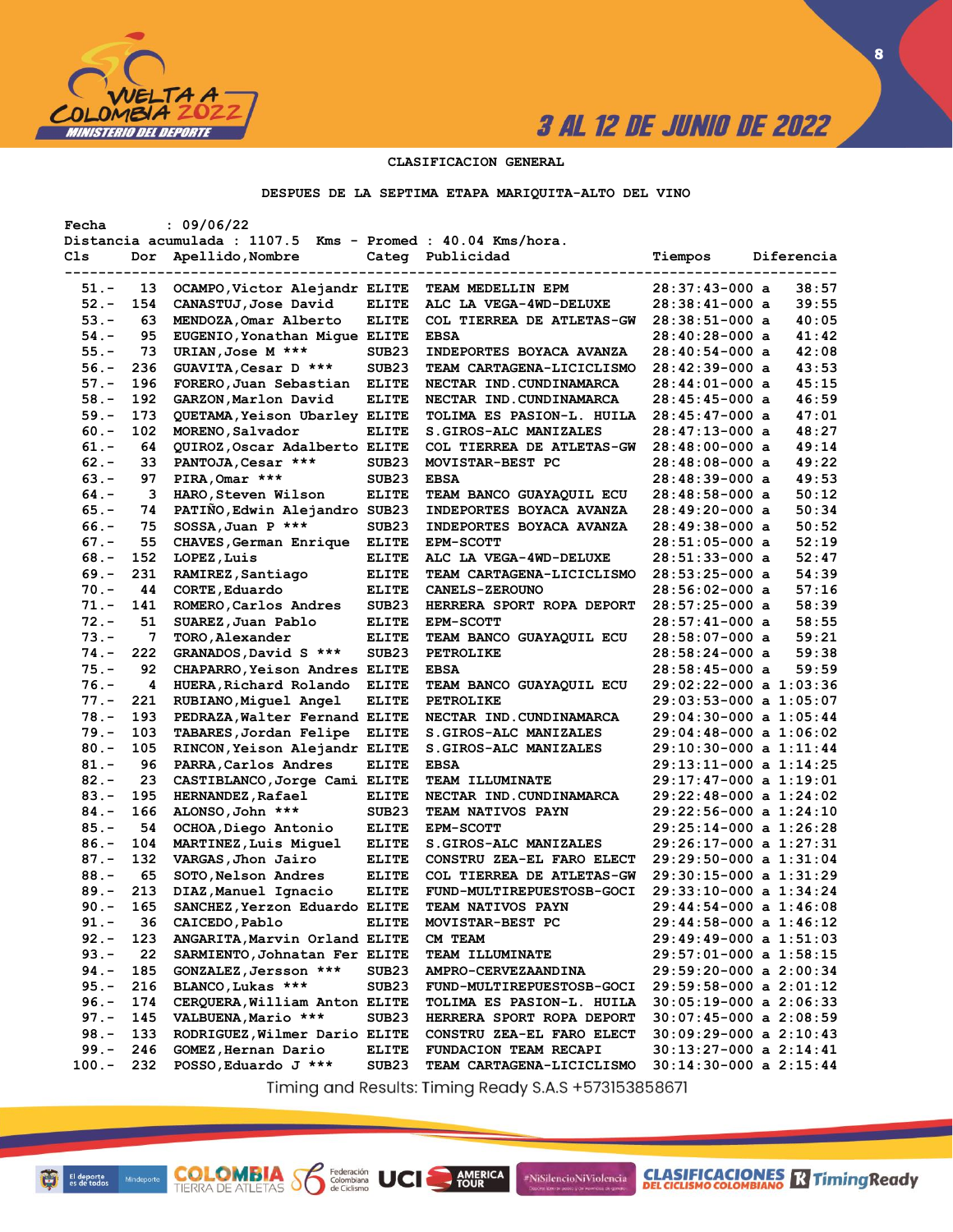

**CLASIFICACIONES R** Timing Ready

**9**

### **CLASIFICACION GENERAL**

#### **DESPUES DE LA SEPTIMA ETAPA MARIQUITA-ALTO DEL VINO**

| Fecha        |     | : 09/06/22<br>Distancia acumulada : 1107.5 Kms - Promed : 40.04 Kms/hora. |                   |                                                                   |                            |            |
|--------------|-----|---------------------------------------------------------------------------|-------------------|-------------------------------------------------------------------|----------------------------|------------|
| Cls          |     | Dor Apellido, Nombre                                                      |                   | Categ Publicidad                                                  | Tiempos                    | Diferencia |
|              |     | $101. - 253$ GARCIA, Edgar ***                                            | SUB <sub>23</sub> | <b>DEPORMUNDO</b>                                                 | $30:15:22-000$ a $2:16:36$ |            |
| $102. - 197$ |     | MORENO, Juan J $***$                                                      | SUB23             | NECTAR IND. CUNDINAMARCA                                          | $30:15:26-000$ a $2:16:40$ |            |
| $103 -$      | 243 | HERRERA, Stiven Alexand ELITE FUNDACION TEAM RECAPI                       |                   |                                                                   | $30:18:54-000$ a $2:20:08$ |            |
|              |     |                                                                           |                   | 104.- 135 CIFUENTES, Fabian Stive ELITE CONSTRU ZEA-EL FARO ELECT | $30:28:04-000$ a $2:29:18$ |            |
|              |     | 105.- 233 ARZUAGA, Julio Jose                                             | SUB23             | TEAM CARTAGENA-LICICLISMO                                         | $30:36:44-000$ a $2:37:58$ |            |
| $106. - 76$  |     | UMBA,Juan Alejandro                                                       | SUB23             | INDEPORTES BOYACA AVANZA                                          | $30:36:50-000$ a $2:38:04$ |            |
|              |     | 107.- 164 CUESTA, Steven Manuel                                           | <b>ELITE</b>      | TEAM NATIVOS PAYN                                                 | $30:37:04-000$ a $2:38:18$ |            |
| $108 -$      | 107 | CHIA, Luis Carlos                                                         | <b>ELITE</b>      | S. GIROS-ALC MANIZALES                                            | $30:39:01-000$ a $2:40:15$ |            |
|              |     |                                                                           |                   |                                                                   |                            |            |

**CLASIFICACION GENERAL SUB23**

| Cls     |     | Dor Apellido, Nombre Categ Publicidad |                   |                           | Tiempos                    | Diferencia |
|---------|-----|---------------------------------------|-------------------|---------------------------|----------------------------|------------|
| $1 -$   | 67  | RICO, Cristian David                  | SUB23             | COL TIERREA DE ATLETAS-GW | $27:58:46-000$             |            |
| $2 -$   | 45  | CADENA, Edgar ***                     | SUB23             | CANELS-ZEROUNO            | $28:06:13-000$ a           | 7:27       |
| $3 -$   | 215 | CALLEJAS, Edinson ***                 | SUB23             | FUND-MULTIREPUESTOSB-GOCI | $28:12:38-000$ a           | 13:52      |
| $4 -$   | 176 | ROBLES, Camilo A ***                  | SUB <sub>23</sub> | TOLIMA ES PASION-L. HUILA | $28:15:20-000$ a           | 16:34      |
| $5. -$  | 72  | FERNANDEZ, Oscar Hernan               | SUB23             | INDEPORTES BOYACA AVANZA  | $28:19:42-000$ a           | 20:56      |
| $6 -$   | 223 | $M\overline{M}IZ$ , Jose R ***        | SUB <sub>23</sub> | PETROLIKE                 | $28:24:36-000$ a           | 25:50      |
| $7 -$   | 77  | DIAGAMA, Marlon ***                   | SUB23             | INDEPORTES BOYACA AVANZA  | $28:28:53-000$ a           | 30:07      |
| $8 -$   | 73  | URIAN, Jose M $***$                   | SUB <sub>23</sub> | INDEPORTES BOYACA AVANZA  | $28:40:54-000a$            | 42:08      |
| $9 -$   | 236 | GUAVITA, Cesar D ***                  | SUB <sub>23</sub> | TEAM CARTAGENA-LICICLISMO | $28:42:39-000$ a           | 43:53      |
| $10. -$ | 33  | PANTOJA, Cesar ***                    | SUB <sub>23</sub> | MOVISTAR-BEST PC          | $28:48:08-000$ a           | 49:22      |
| $11. -$ | 97  | PIRA, Omar ***                        | SUB23             | <b>EBSA</b>               | $28:48:39-000$ a           | 49:53      |
| $12 -$  | 74  | PATIÑO, Edwin Alejandro               | SUB23             | INDEPORTES BOYACA AVANZA  | $28:49:20-000$ a           | 50:34      |
| $13 -$  | 75  | SOSSA, Juan P ***                     | SUB <sub>23</sub> | INDEPORTES BOYACA AVANZA  | $28:49:38-000$ a           | 50:52      |
| $14. -$ | 141 | ROMERO, Carlos Andres                 | SUB <sub>23</sub> | HERRERA SPORT ROPA DEPORT | $28:57:25-000$ a           | 58:39      |
| $15. -$ | 222 | GRANADOS, David S ***                 | SUB <sub>23</sub> | PETROLIKE                 | $28:58:24-000$ a           | 59:38      |
| $16. -$ | 166 | ALONSO, John ***                      | SUB <sub>23</sub> | <b>TEAM NATIVOS PAYN</b>  | $29:22:56-000$ a $1:24:10$ |            |
| $17. -$ | 185 | GONZALEZ, Jersson ***                 | SUB <sub>23</sub> | AMPRO-CERVEZAANDINA       | $29:59:20-000$ a $2:00:34$ |            |
| $18. -$ | 216 | BLANCO, Lukas ***                     | SUB23             | FUND-MULTIREPUESTOSB-GOCI | $29:59:58-000$ a $2:01:12$ |            |
| $19. -$ | 145 | VALBUENA, Mario ***                   | SUB <sub>23</sub> | HERRERA SPORT ROPA DEPORT | $30:07:45-000$ a $2:08:59$ |            |
| $20 -$  | 232 | POSSO, Eduardo J ***                  | SUB <sub>23</sub> | TEAM CARTAGENA-LICICLISMO | $30:14:30-000$ a $2:15:44$ |            |
| $21 -$  | 253 | GARCIA, Edgar ***                     | SUB <sub>23</sub> | <b>DEPORMUNDO</b>         | $30:15:22-000$ a $2:16:36$ |            |
| $22 -$  | 197 | MORENO, Juan J ***                    | SUB <sub>23</sub> | NECTAR IND. CUNDINAMARCA  | $30:15:26-000$ a $2:16:40$ |            |
| $23 -$  | 233 | ARZUAGA, Julio Jose                   | SUB <sub>23</sub> | TEAM CARTAGENA-LICICLISMO | $30:36:44-000$ a $2:37:58$ |            |
| $24. -$ | 76  | UMBA, Juan Alejandro                  | SUB <sub>23</sub> | INDEPORTES BOYACA AVANZA  | $30:36:50-000$ a $2:38:04$ |            |

Timing and Results: Timing Ready S.A.S +573153858671

**AMERICA** 

UCI

#NiSilencioNiViolencia

**COLOMBIA**<br>TIERRA DE ATLETAS **S** Rederación

商

El deporte<br>es de todos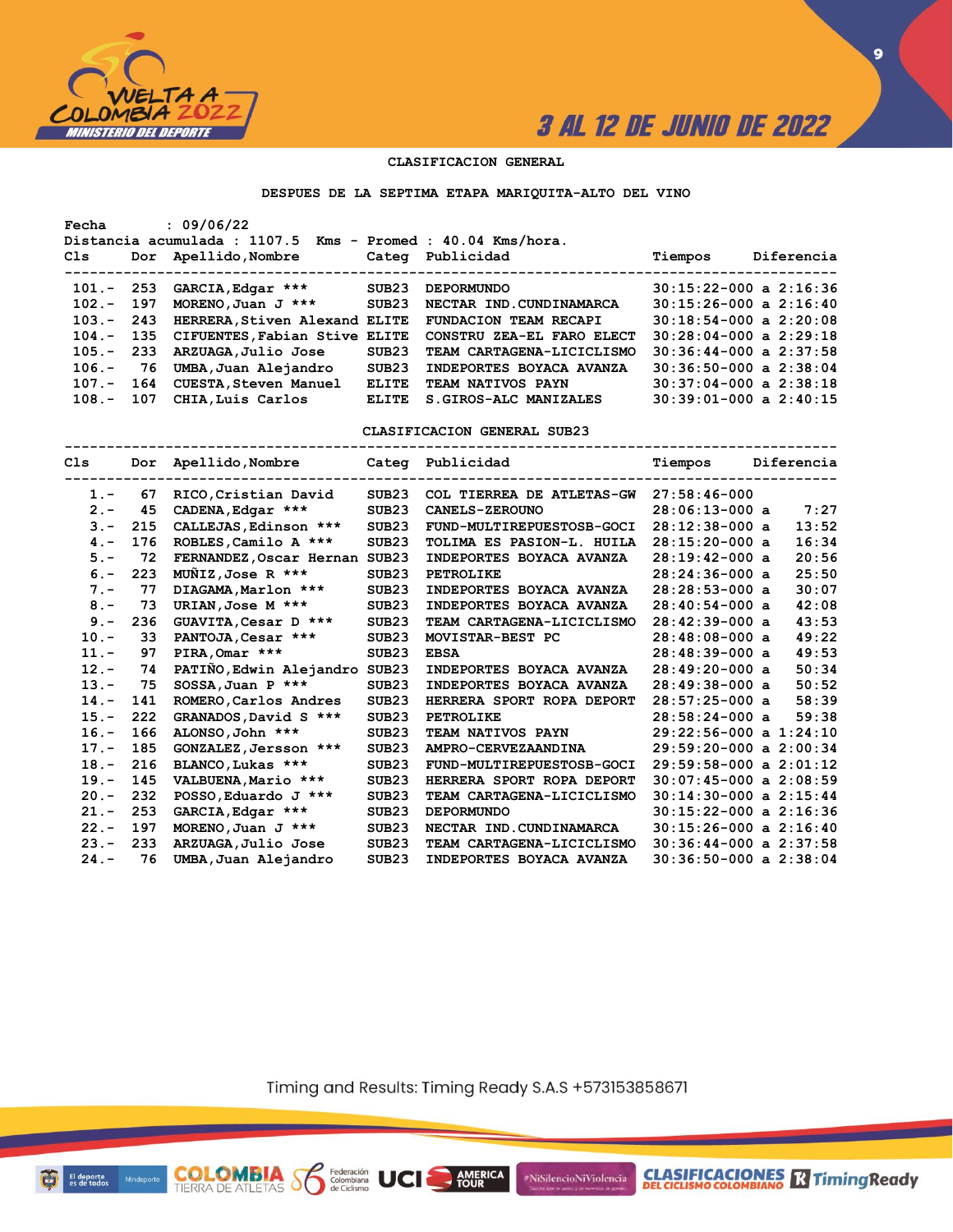



**10**

|       | 1.- COL TIERREA DE ATLETAS-GW 83:53:20                               |  |       |
|-------|----------------------------------------------------------------------|--|-------|
| $2 -$ | HERRERA SPORT ROPA DEPORT 83:56:34 a 3:14                            |  |       |
|       | 3.- TEAM MEDELLIN EPM 83:59:04 a 5:44                                |  |       |
|       | $4. -$ SISTECREDITO-GW 84:14:05 a                                    |  | 20:45 |
| $5 -$ | $EPM-SCOTT$ 84:14:18 a                                               |  | 20:58 |
|       | 6.- ORGULLO PAISA-ANTIOQUIA 84:14:49 a                               |  | 21:29 |
|       | 7.- TEAM BANCO GUAYAQUIL ECU 84:33:14 a                              |  | 39:54 |
|       | 8.- FUND-MULTIREPUESTOSB-GOCI 84:45:42 a 52:22                       |  |       |
|       | $84:46:07$ a $52:47$<br>$9 -$ EBSA                                   |  |       |
|       | 10.- S.GIROS-ALC MANIZALES 84:57:04 a 1:03:44                        |  |       |
|       | 11.- CANELS-ZEROUNO 85:06:58 a 1:13:38                               |  |       |
|       | 12.- INDEPORTES BOYACA AVANZA $85:07:38$ a $1:14:18$                 |  |       |
|       | 13.- MOVISTAR-BEST PC 85:13:21 a 1:20:01                             |  |       |
|       | 14.- NECTAR IND. CUNDINAMARCA 85:20:22 a 1:27:02                     |  |       |
|       | 15.- ALC LA VEGA-4WD-DELUXE 85:39:36 a 1:46:16                       |  |       |
|       | 16.- PETROLIKE 85:42:56 a 1:49:36<br>17.- CM TEAM 86:47:18 a 2:53:58 |  |       |
|       |                                                                      |  |       |
|       | 18.- TOLIMA ES PASION-L. HUILA 87:06:29 a 3:13:09                    |  |       |
|       | 19.- TEAM NATIVOS PAYN 87:08:19 a 3:14:59                            |  |       |
|       | 20.- TEAM ILLUMINATE 87:38:59 a 3:45:39                              |  |       |
|       | 21.- TEAM CARTAGENA-LICICLISMO 87:44:09 a 3:50:49                    |  |       |
|       | 22.- CONSTRU ZEA-EL FARO ELECT 89:50:27 a 5:57:07                    |  |       |
|       |                                                                      |  |       |

### **CLASIFICACIÓN GENERAL POR EQUIPOS**

Timing and Results: Timing Ready S.A.S +573153858671

**AMERICA** 

UCI

#NiSilencioNiViolencia



**COLOMBIA**<br>TIERRA DE ATLETAS **S** a Ciclismo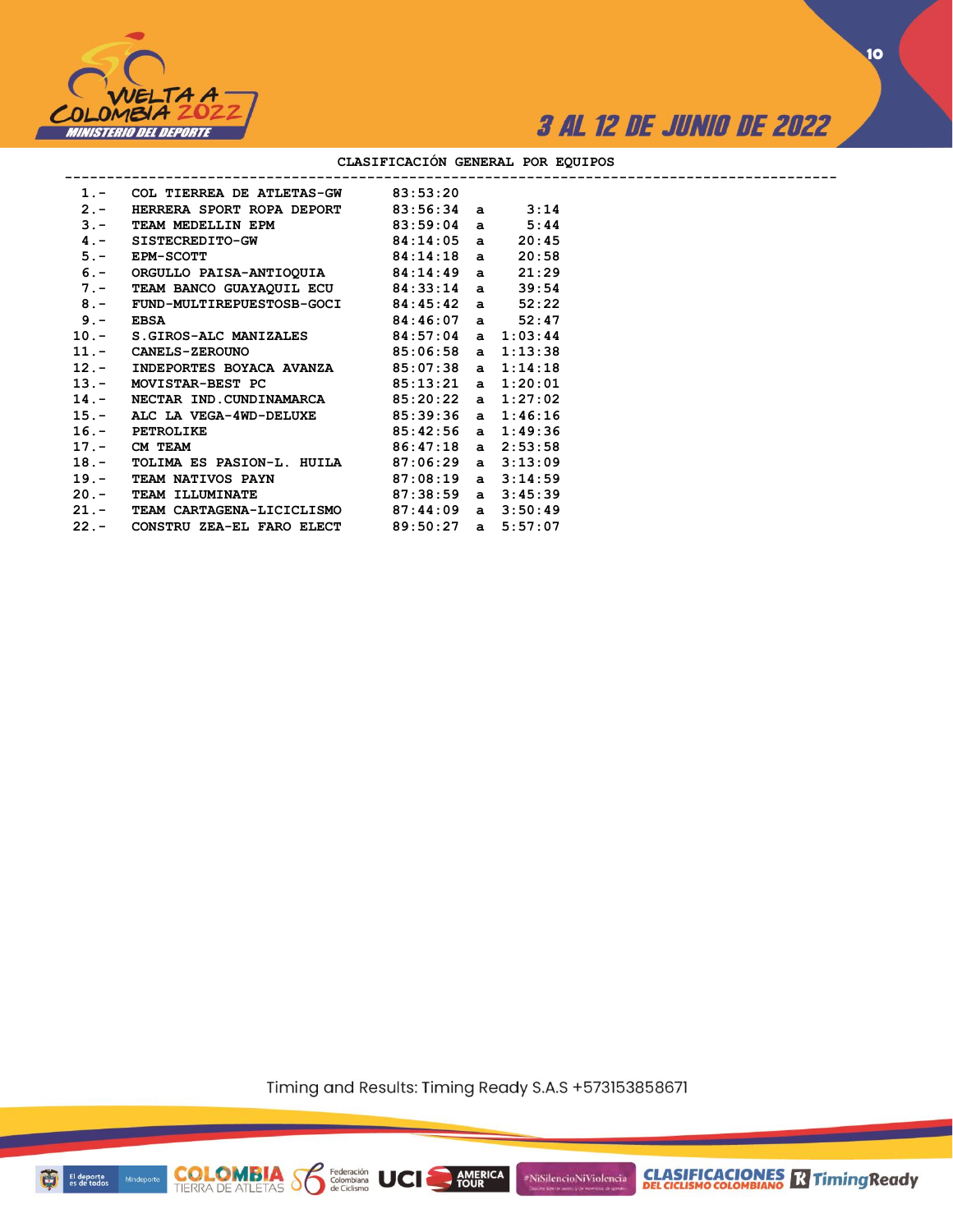

#### **CLASIFICACION GENERAL POR PUNTOS --------------------------------------------------------------------------------------------**

| 1  | 65  | SOTO, Nelson Andres         | <b>ELITE</b>      |   | 32 Pts | 27 |     | 85 SUESCA, Marco Tulio      | ELITE        | 6 | Pts   |
|----|-----|-----------------------------|-------------------|---|--------|----|-----|-----------------------------|--------------|---|-------|
| 2  | 75  | SOSSA, Juan P ***           | SUB <sub>23</sub> |   | 18 Pts | 28 |     | 112 BUSTAMANTE, Adrian Cami | ELITE        | 6 | Pts   |
| з  | 123 | ANGARITA.Marvin Orland      | <b>ELITE</b>      |   | 18 Pts | 29 |     | 62 ATAPUMA, Jhon Darwin     | <b>ELITE</b> | 6 | Pts   |
| 4  | 12  | DUARTE, Fabio Andres        | ELITE             |   | 17 Pts | 31 |     | 3 HARO, Steven Wilson       | <b>ELITE</b> | 6 | Pts   |
| 5  | 16  | REYES, Aldemar              | <b>ELITE</b>      |   | 17 Pts | 32 |     | 74 PATIÑO, Edwin Alejandro  | SUB23        | 6 | Pts   |
| 6  | 76  | UMBA, Juan Alejandro        | SUB <sub>23</sub> |   | 17 Pts | 30 | 14  | OYOLA, Robigzon Leandro     | <b>ELITE</b> | 5 | Pts   |
| 7  | 56  | BOHORQUEZ, Hernando         | <b>ELITE</b>      |   | 15 Pts | 33 | 45  | CADENA, Edgar ***           | SUB23        | 5 | Pts   |
| 8  | 164 | CUESTA, Steven Manuel       | <b>ELITE</b>      |   | 13 Pts | 34 |     | 101 CHAPARRO, Didier Alonso | ELITE        | 5 | Pts   |
| 9  | 67  | RICO, Cristian David        | SUB23             |   | 12 Pts | 35 |     | 212 BAEZ, Esneider Arley    | ELITE        |   | 5 Pts |
| 10 |     | 111 AGUIRRE, Hernan Ricardo | <b>ELITE</b>      |   | 12 Pts | 36 |     | 106 SUAZA, Bernando Albeiro | <b>ELITE</b> |   | 4 Pts |
| 11 | 154 | CANASTUJ, Jose David        | <b>ELITE</b>      |   | 12 Pts | 37 | 115 | MARTINEZ, Juan Esteban      | ELITE        |   | 4 Pts |
| 12 |     | 54 OCHOA, Diego Antonio     | <b>ELITE</b>      |   | 12 Pts | 38 |     | 57 RODRIGUEZ, John Anderso  | <b>ELITE</b> |   | 3 Pts |
| 13 | 72  | FERNANDEZ, Oscar Hernan     | SUB23             |   | 11 Pts | 39 | 6   | QUINTEROS, Alexis Benja     | <b>ELITE</b> |   | 3 Pts |
| 14 | 116 | CARDONA, Julian             | ELITE             |   | 10 Pts | 40 |     | 161 BOBADILLA, Duban Camilo | ELITE        |   | 2 Pts |
| 15 | 191 | SIERRA, Yecid Arturo        | <b>ELITE</b>      |   | 10 Pts | 41 | 52. | CONTRERAS, Rodrigo          | <b>ELITE</b> |   | 2 Pts |
| 16 | 66  | PINEDA, Rafael Stive        | <b>ELITE</b>      |   | 10 Pts | 42 | 84  | OSORIO, Juan Felipe         | <b>ELITE</b> |   | 2 Pts |
| 17 | 5.  | GUTIERREZ, Carlos Alber     | <b>ELITE</b>      |   | 10 Pts | 43 | 63  | MENDOZA, Omar Alberto       | <b>ELITE</b> |   | 2 Pts |
| 18 | 156 | JULAJUJ, Elex Rony          | <b>ELITE</b>      |   | 10 Pts | 44 | 135 | CIFUENTES, Fabian Stive     | <b>ELITE</b> |   | 2 Pts |
| 19 | 17  | JAMAICA, Javier Ernesto     | <b>ELITE</b>      |   | 10 Pts | 45 | 114 | GUERRERO, Juan Diego        | ELITE        |   | 1 Pts |
| 20 | 15  | SANCHEZ, Brayan Stiven      | <b>ELITE</b>      |   | 9 Pts  | 46 |     | 31 URBANO, Jerson Ruben     | <b>ELITE</b> |   | 1 Pts |
| 21 | 81  | GIL, Angel Alexander        | <b>ELITE</b>      |   | 8 Pts  | 47 | 113 | GOMEZ, David Santiago       | <b>ELITE</b> |   | 1 Pts |
| 22 | 215 | CALLEJAS, Edinson ***       | SUB <sub>23</sub> | 8 | Pts    | 48 | 95  | EUGENIO, Yonathan Mique     | <b>ELITE</b> |   | 1 Pts |
| 23 |     | 223 MUNIZ, Jose R ***       | SUB23             |   | 8 Pts  | 49 |     | 243 HERRERA, Stiven Alexand | <b>ELITE</b> |   | 1 Pts |
| 24 |     | 211 PAREDES, Cesar Nicolas  | <b>ELITE</b>      |   | 8 Pts  |    |     |                             |              |   |       |
| 25 | 94  | ACOSTA, Ruben Dario         | <b>ELITE</b>      |   | 7 Pts  |    |     |                             |              |   |       |
| 26 |     | 11 SEVILLA, Oscar Miquel    | <b>ELITE</b>      |   | 7 Pts  |    |     |                             |              |   |       |
|    |     |                             |                   |   |        |    |     |                             |              |   |       |

**COLOMBIA Se Ederación** UCI

| 27 | 85  | SUESCA, Marco Tulio     | <b>ELITE</b> | 6              | <b>Pts</b> |
|----|-----|-------------------------|--------------|----------------|------------|
| 28 | 112 | BUSTAMANTE, Adrian Cami | <b>ELITE</b> | 6              | <b>Pts</b> |
| 29 | 62  | ATAPUMA, Jhon Darwin    | <b>ELITE</b> | 6              | Pts        |
| 31 | 3   | HARO, Steven Wilson     | <b>ELITE</b> | 6              | Pts        |
| 32 | 74  | PATIÑO, Edwin Alejandro | SUB23        | 6              | Pts        |
| 30 | 14  | OYOLA, Robigzon Leandro | <b>ELITE</b> | 5              | Pts        |
| 33 | 45  | CADENA, Edgar ***       | SUB23        | 5              | Pts        |
| 34 | 101 | CHAPARRO, Didier Alonso | <b>ELITE</b> | 5              | Pts        |
| 35 | 212 | BAEZ, Esneider Arley    | <b>ELITE</b> | 5              | Pts        |
| 36 | 106 | SUAZA, Bernando Albeiro | <b>ELITE</b> | 4              | Pts        |
| 37 | 115 | MARTINEZ, Juan Esteban  | <b>ELITE</b> | 4              | Pts        |
| 38 | 57  | RODRIGUEZ, John Anderso | <b>ELITE</b> | 3              | Pts        |
| 39 | 6   | QUINTEROS, Alexis Benja | <b>ELITE</b> | 3              | Pts        |
| 40 | 161 | BOBADILLA, Duban Camilo | <b>ELITE</b> | $\overline{2}$ | Pts        |
| 41 | 52  | CONTRERAS, Rodrigo      | <b>ELITE</b> | $\overline{2}$ | Pts        |
| 42 | 84  | OSORIO, Juan Felipe     | <b>ELITE</b> | 2              | Pts        |
| 43 | 63  | MENDOZA.Omar Alberto    | <b>ELITE</b> | $\overline{2}$ | Pts        |
| 44 | 135 | CIFUENTES, Fabian Stive | <b>ELITE</b> | $\overline{2}$ | Pts        |
| 45 | 114 | GUERRERO, Juan Diego    | <b>ELITE</b> | 1              | Pts        |
| 46 | 31  | URBANO, Jerson Ruben    | <b>ELITE</b> | 1              | Pts        |
| 47 | 113 | GOMEZ, David Santiago   | <b>ELITE</b> | 1              | Pts        |
| 48 | 95  | EUGENIO, Yonathan Mique | <b>ELITE</b> | 1              | Pts        |
| 49 | 243 | HERRERA Stiven Alexand  | <b>ELITE</b> | $\mathbf{1}$   | Pts        |

Timing and Results: Timing Ready S.A.S +573153858671

AMERICA

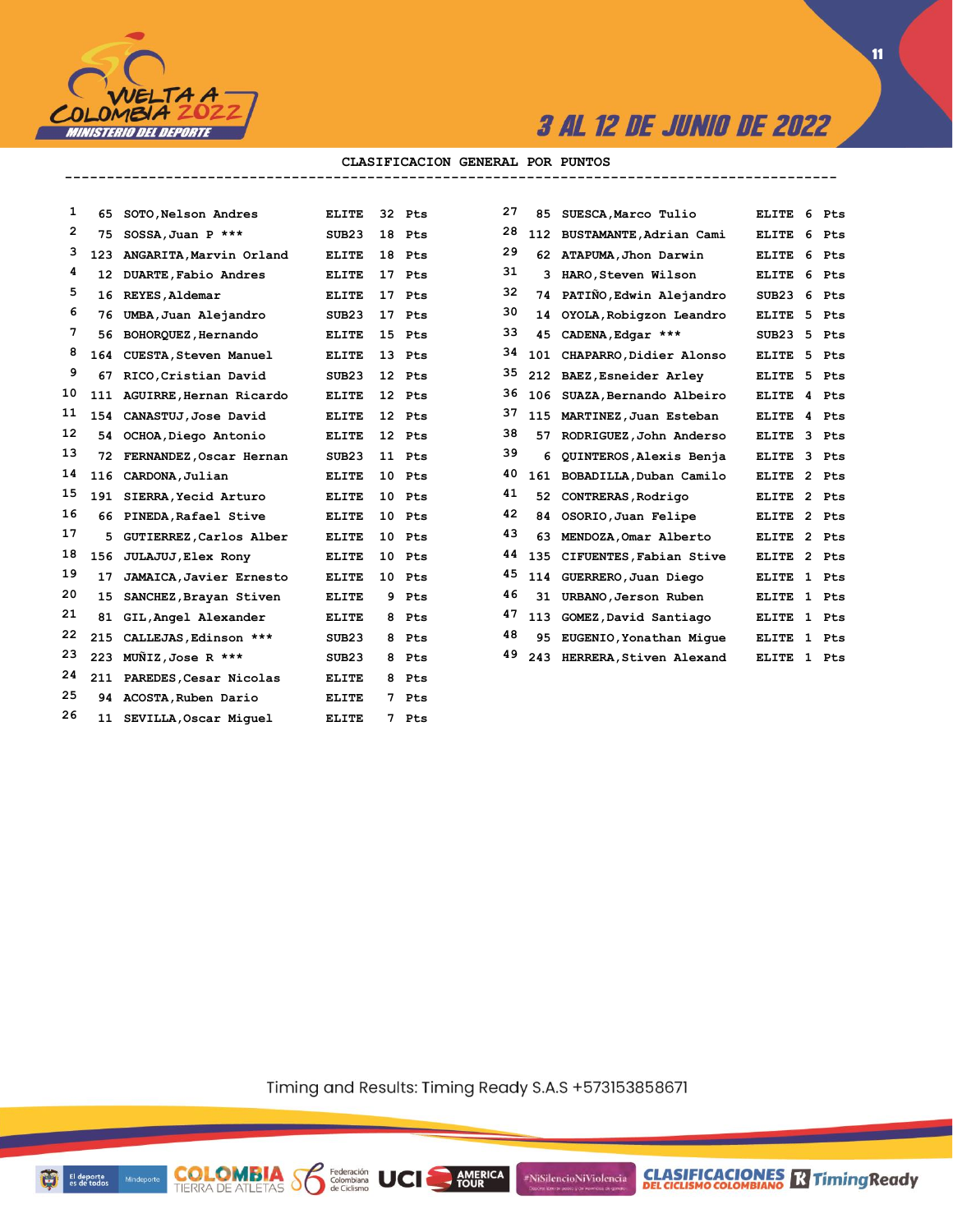

**12**

### **CLASIFICACION GENERAL DE LA MONTAÑA**

| 1               |                 | 211 PAREDES, Cesar Nicolas           | <b>ELITE</b> | 27 Pts |  |
|-----------------|-----------------|--------------------------------------|--------------|--------|--|
| $\mathbf{2}$    |                 | 191 SIERRA, Yecid Arturo             | <b>ELITE</b> | 23 Pts |  |
|                 | 3               | 45 CADENA, Edgar ***                 | SUB23        | 23 Pts |  |
| 4               | 32              | MONTENEGRO, Santiago                 | <b>ELITE</b> | 21 Pts |  |
| 5               | 67              | RICO, Cristian David                 | SUB23        | 20 Pts |  |
| 6               | 61              | PEÑA, Wilson Estiben                 | <b>ELITE</b> | 17 Pts |  |
| 7               | 215             | CALLEJAS, Edinson ***                | SUB23        | 15 Pts |  |
| 8               | 85              | SUESCA, Marco Tulio                  | <b>ELITE</b> | 14 Pts |  |
| 9               |                 | 111 AGUIRRE, Hernan Ricardo ELITE    |              | 14 Pts |  |
| 10              | 72              | FERNANDEZ, Oscar Hernan SUB23        |              | 14 Pts |  |
| 11              | 116             | CARDONA, Julian                      | <b>ELITE</b> | 13 Pts |  |
| 12 <sup>2</sup> | 41              | PARRA, Heiner Rodrigo ELITE          |              | 12 Pts |  |
| 13              | 114             | GUERRERO, Juan Diego                 | <b>ELITE</b> | 10 Pts |  |
| 14              | 64              | QUIROZ, Oscar Adalberto ELITE        |              | 8 Pts  |  |
| 15              | $\overline{2}$  | CHALAPUD, Robinson Edua ELITE        |              | 8 Pts  |  |
| 16              | 101             | CHAPARRO, Didier Alonso ELITE        |              | 7 Pts  |  |
| 17              | 14              | OYOLA, Robigzon Leandro ELITE        |              | 6 Pts  |  |
| 18              | 12              | DUARTE, Fabio Andres                 | <b>ELITE</b> | 6 Pts  |  |
| 19              | 56              | BOHORQUEZ, Hernando                  | <b>ELITE</b> | 6 Pts  |  |
| 20              | 17              | <b>JAMAICA, Javier Ernesto ELITE</b> |              | 6 Pts  |  |
| 21              | 15              | SANCHEZ, Brayan Stiven ELITE         |              | 6 Pts  |  |
| 22              | 16 <sup>°</sup> | <b>REYES, Aldemar</b>                | <b>ELITE</b> | 5 Pts  |  |
| 23              | 81              | GIL, Angel Alexander                 | <b>ELITE</b> | 3 Pts  |  |
| 24              | 66              | PINEDA, Rafael Stive                 | <b>ELITE</b> | 3 Pts  |  |
| 25              | 5               | GUTIERREZ, Carlos Alber ELITE        |              | 3 Pts  |  |
| 26              | 94              | ACOSTA, Ruben Dario                  | <b>ELITE</b> | 2 Pts  |  |
| 27              | 161             | BOBADILLA, Duban Camilo ELITE        |              | 2 Pts  |  |
| 28              | 113             | GOMEZ, David Santiago                | <b>ELITE</b> | 2 Pts  |  |
| 29              | 53              | MUNOZ, Cristian Camilo               | <b>ELITE</b> | 1 Pts  |  |
| 30              | 156             | JULAJUJ, Elex Rony                   | <b>ELITE</b> | 1 Pts  |  |
| 31              | 3               | HARO, Steven Wilson                  | <b>ELITE</b> | 1 Pts  |  |
|                 |                 |                                      |              |        |  |

**COLOMBIA Se Ederación** UCI

Timing and Results: Timing Ready S.A.S +573153858671

AMERICA

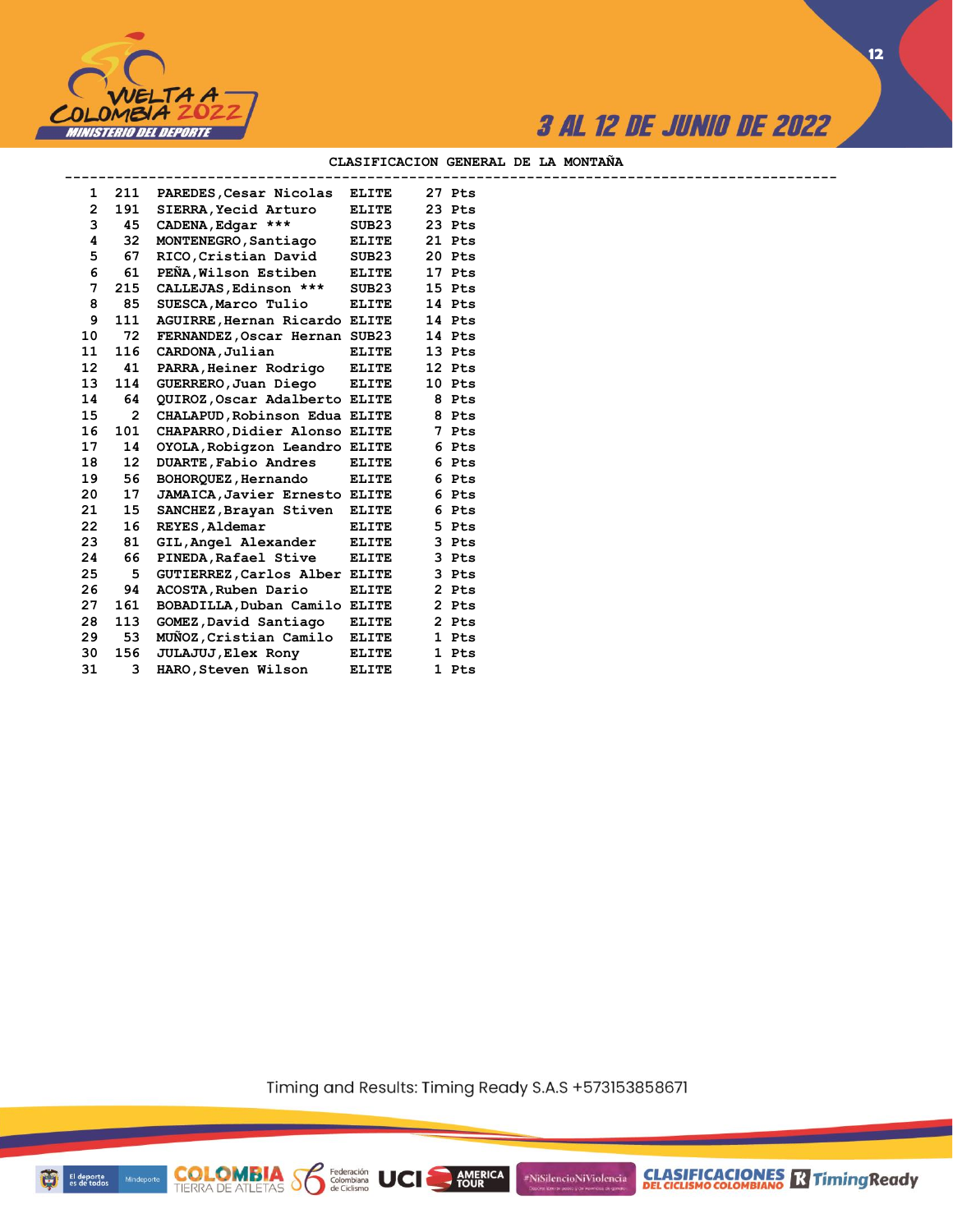

**13**

|                 |     |                                      |              | CHASIFICACION GENERAL DE MEIAS VOLANIES |
|-----------------|-----|--------------------------------------|--------------|-----------------------------------------|
| 1               | 72  | FERNANDEZ, Oscar Hernan SUB23 16 Pts |              |                                         |
| $\overline{2}$  | 16  | <b>REYES, Aldemar</b>                | <b>ELITE</b> | 7 Pts                                   |
| 3               | 65  | SOTO, Nelson Andres ELITE            |              | 7 Pts                                   |
| 4               | 164 | CUESTA, Steven Manuel ELITE          |              | 6 Pts                                   |
| 5               | 45  | CADENA, Edgar ***                    | SUB23        | 5 Pts                                   |
| 6               | 223 | MUÑIZ,Jose R ***                     | SUB23        | 5 Pts                                   |
| 7               | 116 | CARDONA, Julian                      | <b>ELITE</b> | 4 Pts                                   |
| 8               | 6   | QUINTEROS, Alexis Benja ELITE        |              | 3 Pts                                   |
| 9               | 75  | $SOSSA$ , Juan P ***                 | SUB23        | 3 Pts                                   |
| 10              | 174 | CERQUERA, William Anton ELITE        |              | 3 Pts                                   |
| 11              | 17  | <b>JAMAICA, Javier Ernesto ELITE</b> |              | 3 Pts                                   |
| 12 <sup>°</sup> | 3   | HARO,Steven Wilson                   | <b>ELITE</b> | 3 Pts                                   |
| 13              | 12  | DUARTE, Fabio Andres ELITE           |              | 2 Pts                                   |
| 14              | 11  | SEVILLA, Oscar Miquel ELITE          |              | 2 Pts                                   |
| 15              | 211 | PAREDES, Cesar Nicolas ELITE         |              | 2 Pts                                   |
| 16              | 64  | QUIROZ,Oscar Adalberto ELITE         |              | 2 Pts                                   |
| 17              | 135 | CIFUENTES, Fabian Stive ELITE        |              | 2 Pts                                   |
| 18              | 123 | ANGARITA, Marvin Orland ELITE        |              | 2 Pts                                   |
| 19              | 101 | CHAPARRO, Didier Alonso ELITE        |              | 1 Pts                                   |
| 20              | 14  | OYOLA, Robigzon Leandro ELITE        |              | 1 Pts                                   |
| 21              | 5.  | GUTIERREZ, Carlos Alber ELITE        |              | 1 Pts                                   |
| 22              | 114 | GUERRERO, Juan Diego                 | <b>ELITE</b> | 1 Pts                                   |

#### **CLASIFICACION GENERAL DE METAS VOLANTES**

**ORDEN DE VEHICULOS PARA LA OCTAVA ETAPA**

|  | 1 .- COL TIERREA DE ATLETAS-GW                                                                                                                                                    |
|--|-----------------------------------------------------------------------------------------------------------------------------------------------------------------------------------|
|  | 2 .- EPM-SCOTT                                                                                                                                                                    |
|  | 3 .- SISTECREDITO-GW                                                                                                                                                              |
|  | 4 .- TEAM MEDELLIN EPM                                                                                                                                                            |
|  | 5 .- S. GIROS-ALC MANIZALES                                                                                                                                                       |
|  | $6 - EBSA$                                                                                                                                                                        |
|  | 7 .- ORGULLO PAISA-ANTIOQUIA                                                                                                                                                      |
|  | 8 .- NECTAR IND.CUNDINAMARCA                                                                                                                                                      |
|  | 9 .- CANELS-ZEROUNO                                                                                                                                                               |
|  | 10 .- TEAM BANCO GUAYAQUIL ECU                                                                                                                                                    |
|  | 11 .- MOVISTAR-BEST PC                                                                                                                                                            |
|  | 12 .- TEAM NATIVOS PAYN                                                                                                                                                           |
|  | 13 .- FUND-MULTIREPUESTOSB-GOCI                                                                                                                                                   |
|  | 14 .- ALC LA VEGA-4WD-DELUXE                                                                                                                                                      |
|  | 15 .- TOLIMA ES PASION-L. HUILA                                                                                                                                                   |
|  | 16 .- INDEPORTES BOYACA AVANZA                                                                                                                                                    |
|  | 17 .- TEAM ILLUMINATE                                                                                                                                                             |
|  | 18 .- PETROLIKE                                                                                                                                                                   |
|  | $19 - CM$ TEAM                                                                                                                                                                    |
|  | 20 .- FUERZAS ARMADAS COLOMBIA                                                                                                                                                    |
|  | 21 .- TEAM CARTAGENA-LICICLISMO                                                                                                                                                   |
|  | 22 .- HERRERA SPORT ROPA DEPORT                                                                                                                                                   |
|  | 23 .- CONSTRU ZEA-EL FARO ELECT                                                                                                                                                   |
|  | 24 .- AMPRO-CERVEZAANDINA                                                                                                                                                         |
|  | 25 .- FUNDACION TEAM RECAPI                                                                                                                                                       |
|  | 26 .- DEPORMUNDO                                                                                                                                                                  |
|  | $T_{\text{max}}^{\text{t}}$ , and $D_{\text{max}}$ its $T_{\text{max}}^{\text{t}}$ , $D_{\text{max}}$ , $D_{\text{max}}$ , $D_{\text{max}}$ , $D_{\text{max}}$ , $D_{\text{max}}$ |

**COLOMBIA Se Federación** UCI

 **23 31 URBANO,Jerson Ruben ELITE 1 Pts 24 15 SANCHEZ,Brayan Stiven ELITE 1 Pts 25 113 GOMEZ,David Santiago ELITE 1 Pts 26 95 EUGENIO,Yonathan Migue ELITE 1 Pts 27 243 HERRERA,Stiven Alexand ELITE 1 Pts**

AMERICA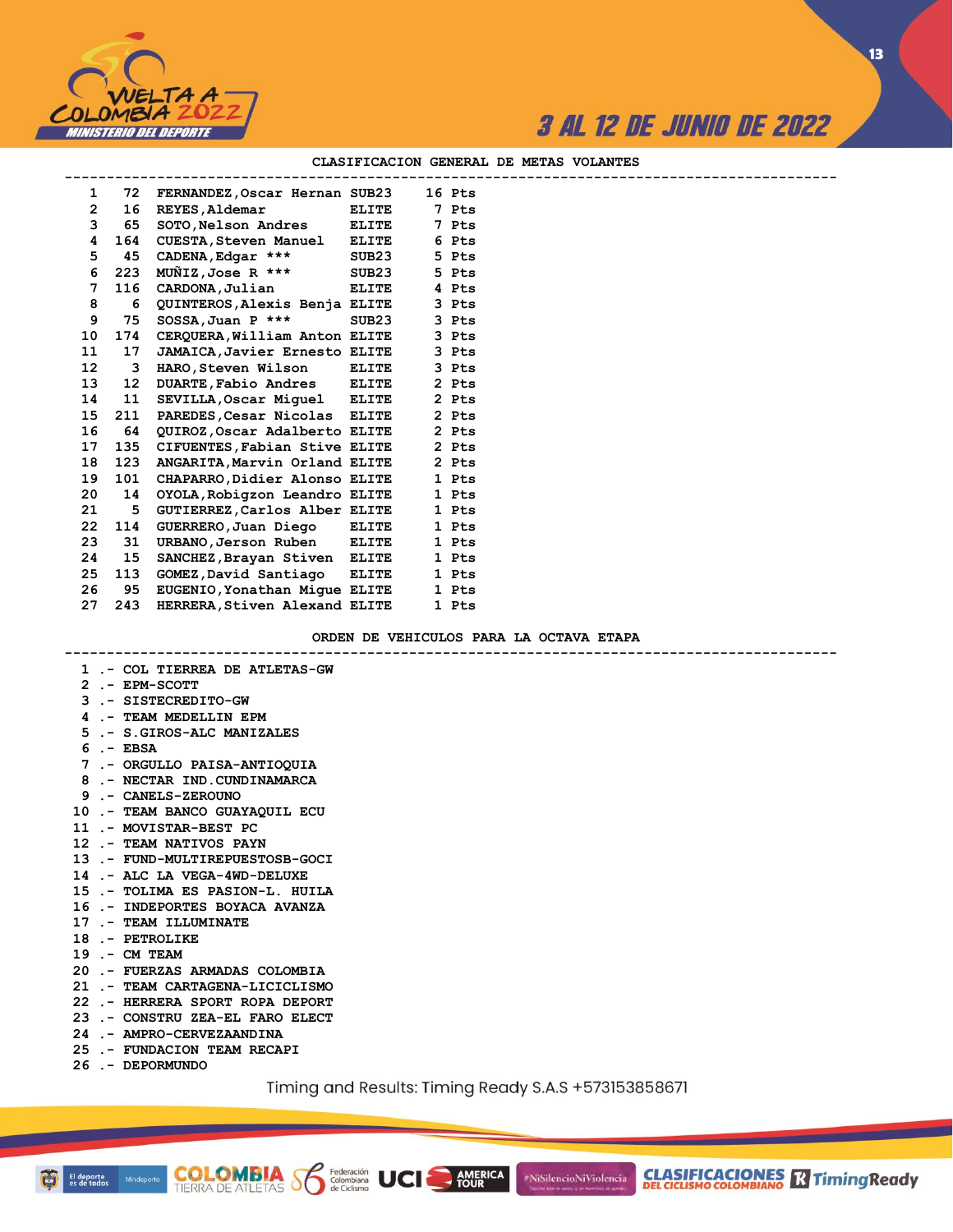



**CLASIFICACIONES**<br>DEL CICLISMO COLOMBIANO **RADIMICAL TRADUCTION** 

**14**

## **BOLETIN JURADO DE COMISARIOS COMUNICADO 07**

## **SEPTIMA ETAPA MARIQUITA – GUADUAS – VILLETA – LA VEGA – ALTO DEL VINO 140.4 KM JUEVES 9 DE JUNIO DE 2022**

## **MULTAS Y SANCIONES / FINEES AND PENALTIES**

**1. ART. 2.12.007 NUMERAL 4.6 CORREDOR AGARRADO DE SU VEHICULO – MULTA CHF 50 – 25 PUNTOS UCI DEDUCIDOS Y DESCALIFICACION**

**LOS CORREDORES: No 183 CASTILLO, JOHN UCI ID 10091201101 No 225 CANO, DIEGO UCI ID 10010985131 No 142 MALDONADO, JONATHAN UCI ID 10059278502**

**ESTOS VEHICULOS OCUPARAN LAS ULTIMAS POSICIONES DE LA CARAVANA Y MULTA DE CHF 50 CADA UNO**

**No 18 PETROLIKE No 21 AMPRO ANDINA HERRERA SPORT CARRO APOYO**

**2. ART. 2.12.007 NUMERAL 4.7 AMPARO PROLONGADO – MULTA CHF 50 – 20% PUNTOS DE LA CLASIFICACIONES SECUNDARIAS Y 20 SEGUNDOS**

**EL CORREDOR No 213 DIAZ, MANUEL IGNACIO UCI ID 10035392957**

**3. ART. 2.12.007 NUMERAL 8.1 NO RESPETA INSTRUCCIONES DE LA ORGANIZACIÓN AL MOMENTO DE LA LLEGADA, GESTOS IRRESPETUOSOS – MULTA CHF 100** 

**DIRECTOR DEPORTIVO VICTOR HUGO PEÑA EQUIPO BANCO GUAYAQUIL** 

**RETIROS/DNF: LOS CORREDORES No 43-137-155-205-227 FUERA DE LIMITE/OVL: LOS CORREDORES No 153 Y 234**

**FDO JURADO DE COMISARIOS**

Timing and Results: Timing Ready S.A.S +573153858671

**AMERICA**<br>TOUR

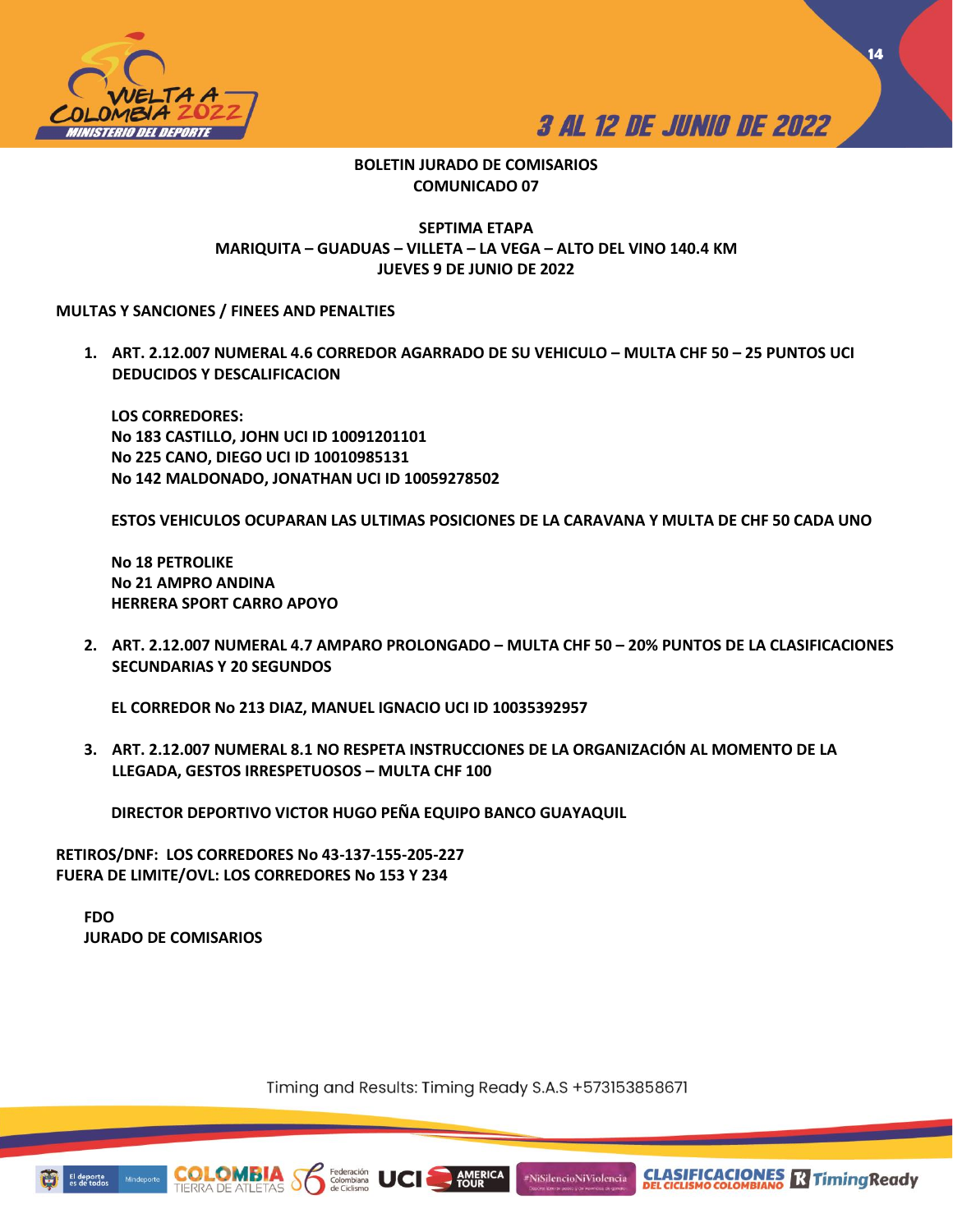



**CLASIFICACIONES Relationship Ready** 

**15**

## **OCTAVA ETAPA**

**SOPO – TOCANCIPA – GACHANCIPA – SISGA – MACHETA – GUATEQUE – SOMONDOCO 96.3 KM**

**VIERNES 10 DE JUNIO DE 2022**

| <b>HORA DE SALIDA:</b>          | $9:45$ AM                                                    |
|---------------------------------|--------------------------------------------------------------|
| SITIO DE SALIDA:                | <b>PARQUE DE SOPO</b>                                        |
| SITIO DE LLEGADA:               | PARQUE DE SOMONDOCO                                          |
| <b>SPRINTS ESPECIALES:</b>      | 1. GACHANCIPA - PUMA - SALIDA KM 16.5                        |
|                                 | 2. PUENTE CRUCE SESQUILE KM 24.9                             |
| <b>PREMIOS DE MONTAÑA:</b>      | 1. ALTO DE SISGA DE 3RA CATEGORIA KM 31.5                    |
|                                 | 2. ALTO LA CACHUCHA - GUATEQUE DE 3RA CATEGORIA KM 75.3      |
|                                 | 3. ALCALDIA CRA 3 CALLE 5 DE 2DA CATEGORIA - LLEGADA KM 96.3 |
| <b>CONTROL MEDICO:</b>          | SE AVISARÁ OPORTUNAMENTE                                     |
| <b>LIMITE DE CLASIFICACION:</b> | 15%                                                          |
| <b>ZONA DESCARTE DESECHOS:</b>  | 1. KM 40                                                     |
|                                 | 2. TIBIRITA KM 64.4                                          |
|                                 | 3. PR $6 - KM$ 95.3                                          |
|                                 |                                                              |

**ZONA DE ABASTECIMIENTO: PIE EN TIERRA: NO HAY** 

**NOTA: ENVIO DE RESULTADOS EN DIGITAL, UNA VEZ ENTREGADO EL INFORME DE LOS COMISARIOS DESPUES DE LA ETAPA.** 

**ENTREGA DE LOS RESULTADOS EN FISICO, UNA HORA ANTES DE LA SALIDA DE LA OCTAVA ETAPA, EN EL SITIO DONDE SE ENTREGARÁN LOS NUMEROS DE LOS VEHICULOS.** 



## **ALTIMETRIA DE LA OCTAVA ETAPA**

Timing and Results: Timing Ready S.A.S +573153858671

**AMERICA**<br>TOUR

#NiSilencioNiViolencia

Federación<br>Colombiana<br>de Ciclismo

**COLOMBIA**<br>TIERRA DE ATLETAS

Minde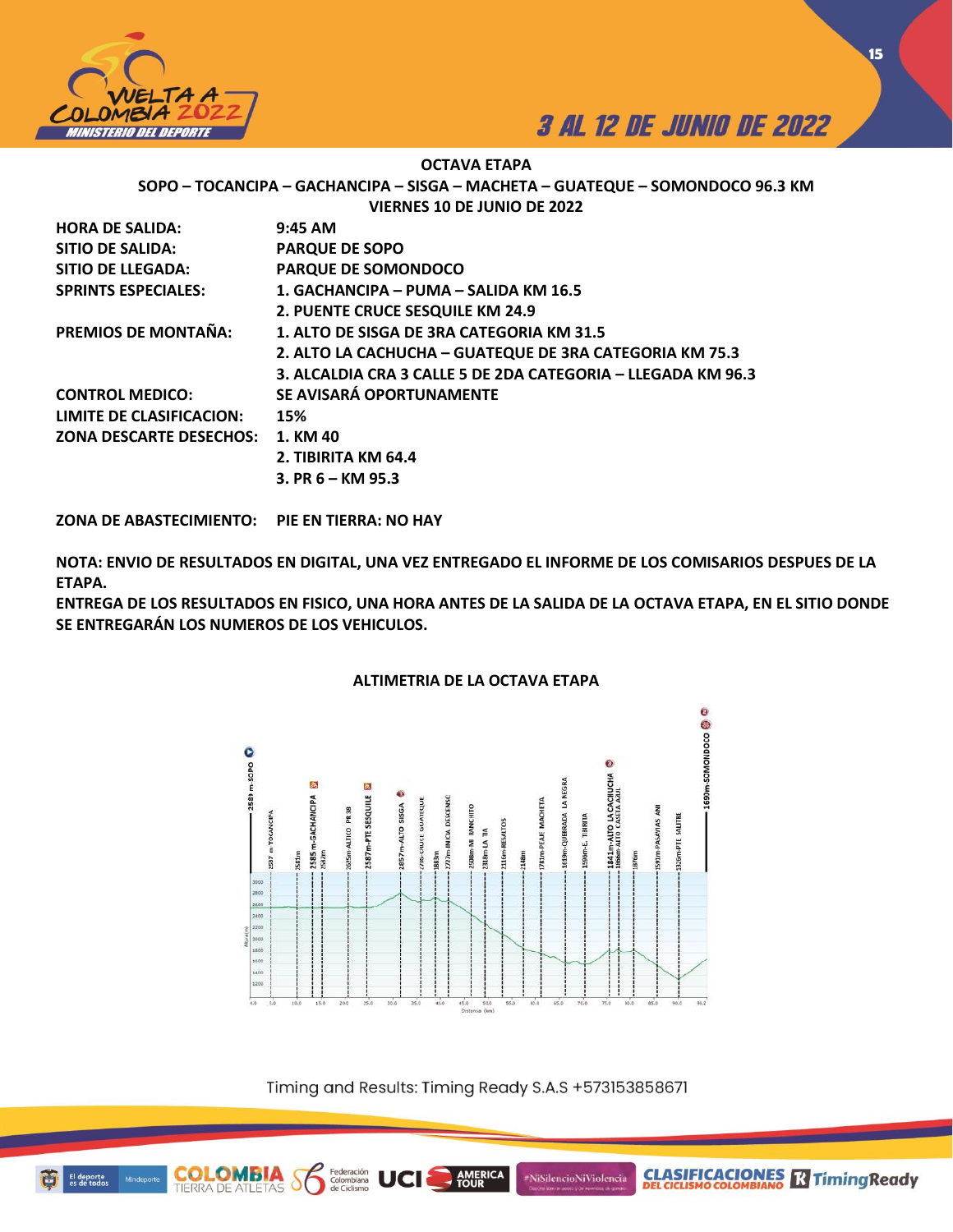



## **BOLETIN DE DIRECCION**

## **CUADRO DE PORTADORES DE CAMISETAS**

| <b>CAMISETA</b>                    | <b>LIDER</b>                      | <b>PORTADOR</b>                   |
|------------------------------------|-----------------------------------|-----------------------------------|
| <b>ETAPA</b>                       | <b>EDGAR CADENA</b>               | <b>EDGAR CADENA</b>               |
| AGENCIA NACIONAL DE SEGURIDAD VIAL | <b>CANELS ZEROUNO</b>             | <b>CANELS ZEROUNO</b>             |
| <b>SPRINTS ESPECIALES</b>          | <b>OSCAR FERNANDEZ</b>            | <b>OSCAR FERNANDEZ</b>            |
| <b>SURA</b>                        | <b>INDEPORTES BOYACA AVANZA</b>   | <b>INDEPORTES BOYACA AVANZA</b>   |
| PREMIOS DE MONTAÑA                 | <b>CESAR NICOLAS PAREDES</b>      | <b>CESAR NICOLAS PAREDES</b>      |
| <b>CERVEZA ANDINA</b>              | <b>FUNDECOM MULTI GOCI</b>        | <b>FUNDECOM MULTI GOCI</b>        |
| <b>LIDER SUB23</b>                 | <b>CRISTIAN DAVID RICO</b>        | <b>EDISON CALLEJAS</b>            |
| <b>MANZANA POSTOBON</b>            | <b>COLOMBIA TIERRA DE ATLETAS</b> | <b>FUNDECOM MULTI GOCI</b>        |
| <b>LIDER PUNTOS</b>                | <b>NELSON SOTO</b>                | <b>NELSON SOTO</b>                |
| <b>MACPOLLO</b>                    | <b>COLOMBIA TIERRA DE ATLETAS</b> | <b>COLOMBIA TIERRA DE ATLETAS</b> |
| <b>LIDER GENERAL</b>               | <b>CRISTIAN DAVID RICO</b>        | <b>CRISTIAN DAVID RICO</b>        |
| <b>MINISTERIO DEL DEPORTE</b>      | <b>COLOMBIA TIERRA DE ATLETAS</b> | <b>COLOMBIA TIERRA DE ATLETAS</b> |

**JORGE MAURICIO VARGAS CARREÑO ARMANDO MORELO PEÑA JOSE ANGEL CALDERON**

**DIRECTOR GENERAL SUB-DIRECTOR GENERAL CRONOMETRAJE Y RESULTADOS (TIMING READY)**

Timing and Results: Timing Ready S.A.S +573153858671

AMERICA

#NiSilencioNiViolencia



**COLOMBI**<br>TIERRA DE ATLET

Federación<br>Colombiana<br>de Ciclismo

UCI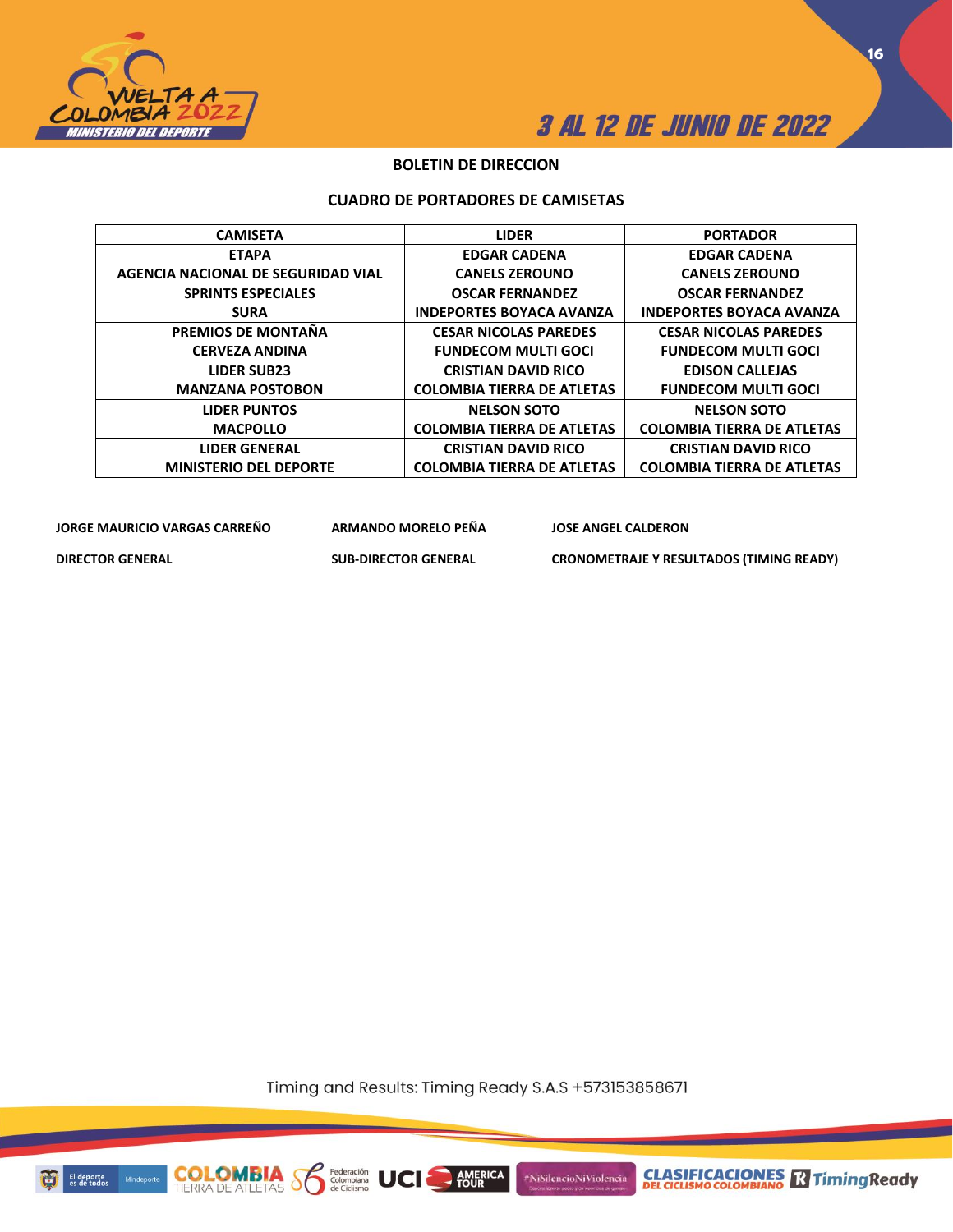



**ORDEN Y HORARIO PRESENTACION DE EQUIPOS SALIDA OCTAVA ETAPA**

| <b>ORDEN</b>   | <b>EOUIPO</b>             | <b>HORA</b> |
|----------------|---------------------------|-------------|
| 1              | <b>DEPORMUNDO</b>         | 8:40:00     |
| $\overline{2}$ | FUNDACION TEAM RECAPI     | 8:42:00     |
| 3              | AMPRO-CERVEZAANDINA       | 8:44:00     |
| 4              | FUERZAS ARMADAS COLOMBIA  | 8:46:00     |
| 5              | CONSTRU ZEA-EL FARO ELECT | 8:48:00     |
| 6              | TEAM CARTAGENA-LICICLISMO | 8:50:00     |
| 7              | <b>TEAM ILLUMINATE</b>    | 8:52:00     |
| 8              | TEAM NATIVOS PAYN         | 8:54:00     |
| 9              | TOLIMA ES PASION-L. HUILA | 8:56:00     |
| 10             | CM TEAM                   | 8:58:00     |
| 11             | <b>PETROLIKE</b>          | 9:00:00     |
| 12             | ALC LA VEGA-4WD-DELUXE    | 9:02:00     |
| 13             | NECTAR IND.CUNDINAMARCA   | 9:04:00     |
| 14             | MOVISTAR-BEST PC          | 9:06:00     |
| 15             | INDEPORTES BOYACA AVANZA  | 9:08:00     |
| 16             | <b>CANELS-ZEROUNO</b>     | 9:10:00     |
| 17             | S. GIROS-ALC MANIZALES    | 9:12:00     |
| 18             | <b>EBSA</b>               | 9:14:00     |
| 19             | FUND-MULTIREPUESTOSB-GOCI | 9:16:00     |
| 20             | TEAM BANCO GUAYAQUIL ECU  | 9:18:00     |
| 21             | ORGULLO PAISA-ANTIOQUIA   | 9:20:00     |
| 22             | <b>EPM-SCOTT</b>          | 9:22:00     |
| 23             | SISTECREDITO-GW           | 9:24:00     |
| 24             | TEAM MEDELLIN EPM         | 9:26:00     |
| 25             | HERRERA SPORT ROPA DEPORT | 9:28:00     |
| 26             | COL TIERREA DE ATLETAS-GW | 9:30:00     |

Timing and Results: Timing Ready S.A.S +573153858671

AMERICA

#NiSilencioNiViolencia

**COLOMBIA Se Ederación** UCI

**CLASIFICACIONES** TimingReady